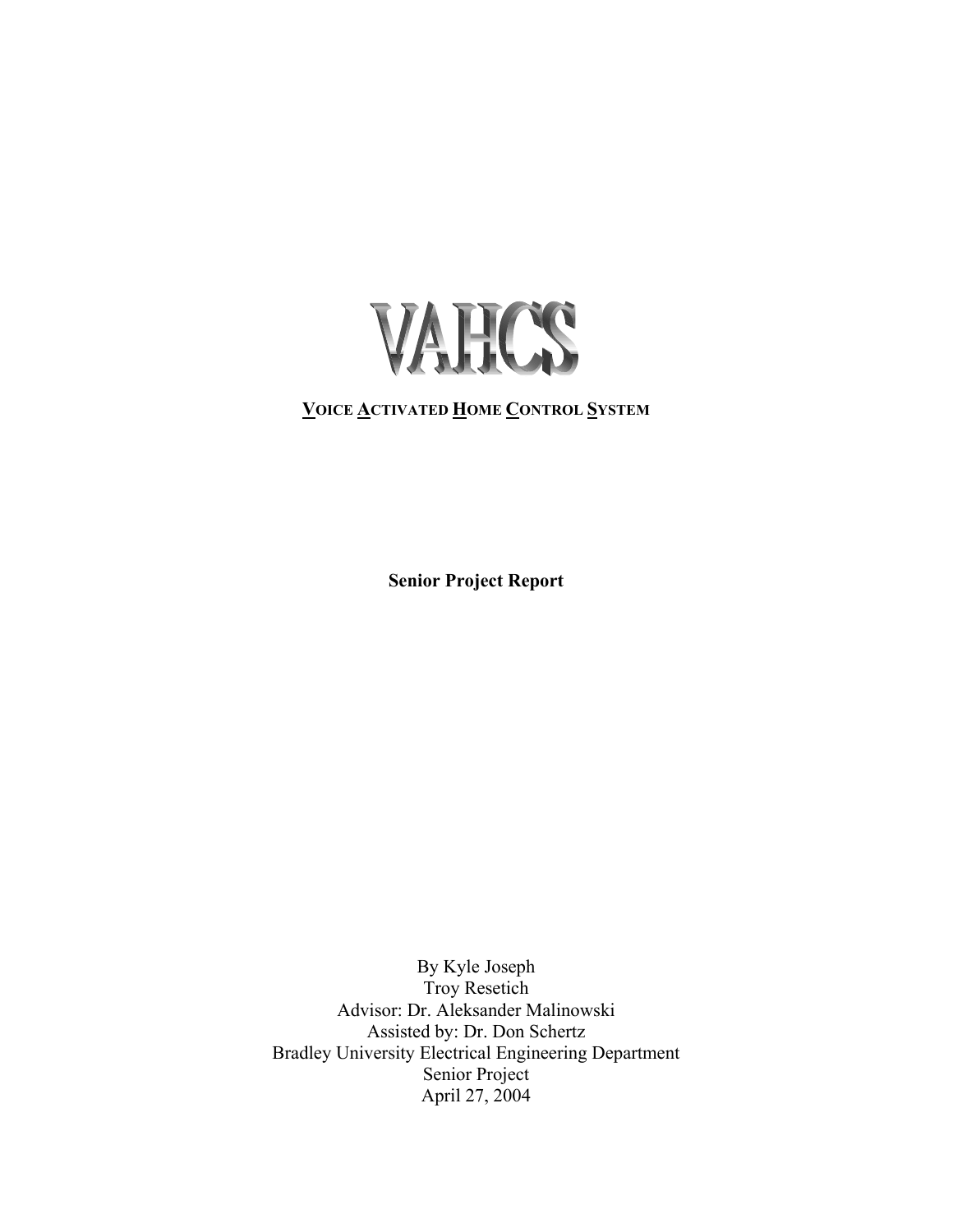### **Abstract**

VAHCS is a voice activated remote control that operates infra-red activated devices. This project consists of two subsystems: the voice activation subsystem that uses a Sensory Voice Direct II kit, and the IR sub-system uses the MircoPac Evaluation (EMAC) board. The EMAC board records the devices' existing IR sequences. A menu-interface, run on the Emac board, allows the user to record command words through the Voice Direct II, and to associate multiple IR commands to each of them. A recognized command word triggers the corresponding IR sequences to be recalled from memory and transmitted to the controlled devices.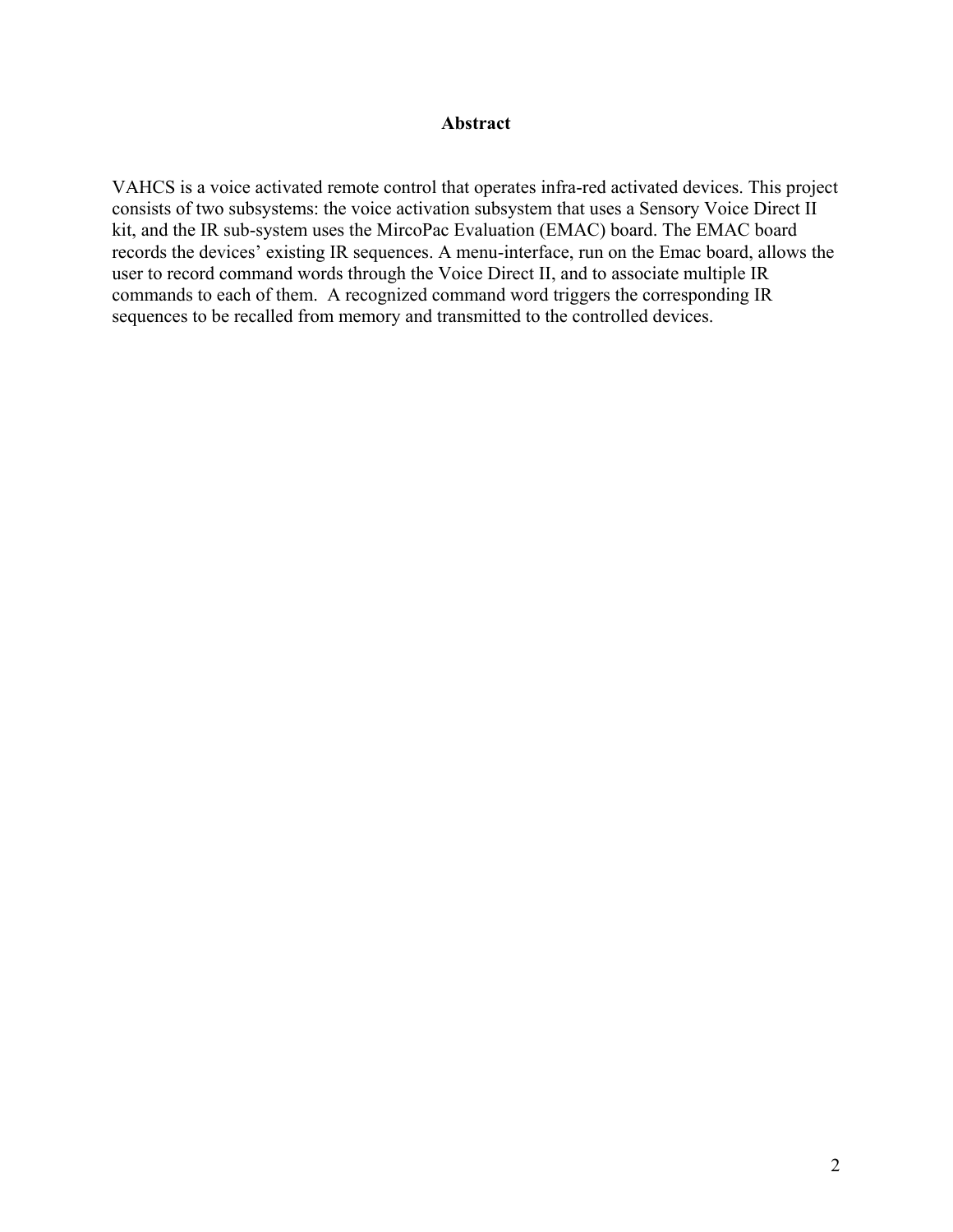# **Contents**

|                                   | Page $#$ :     |
|-----------------------------------|----------------|
| Introduction                      | $\overline{4}$ |
| <b>System Description</b>         | $\overline{4}$ |
| <b>Block Diagram</b>              | $\tau$         |
| Design Equations and Calculations | 9              |
| <b>Circuit Diagrams</b>           | 12             |
| <b>Computer Simulations</b>       | 14             |
| Program Flow Charts               | 15             |
| Analysis of Results               | 23             |
| Conclusions                       | 26             |
| Patents                           | 26             |
| Appendix                          | 27             |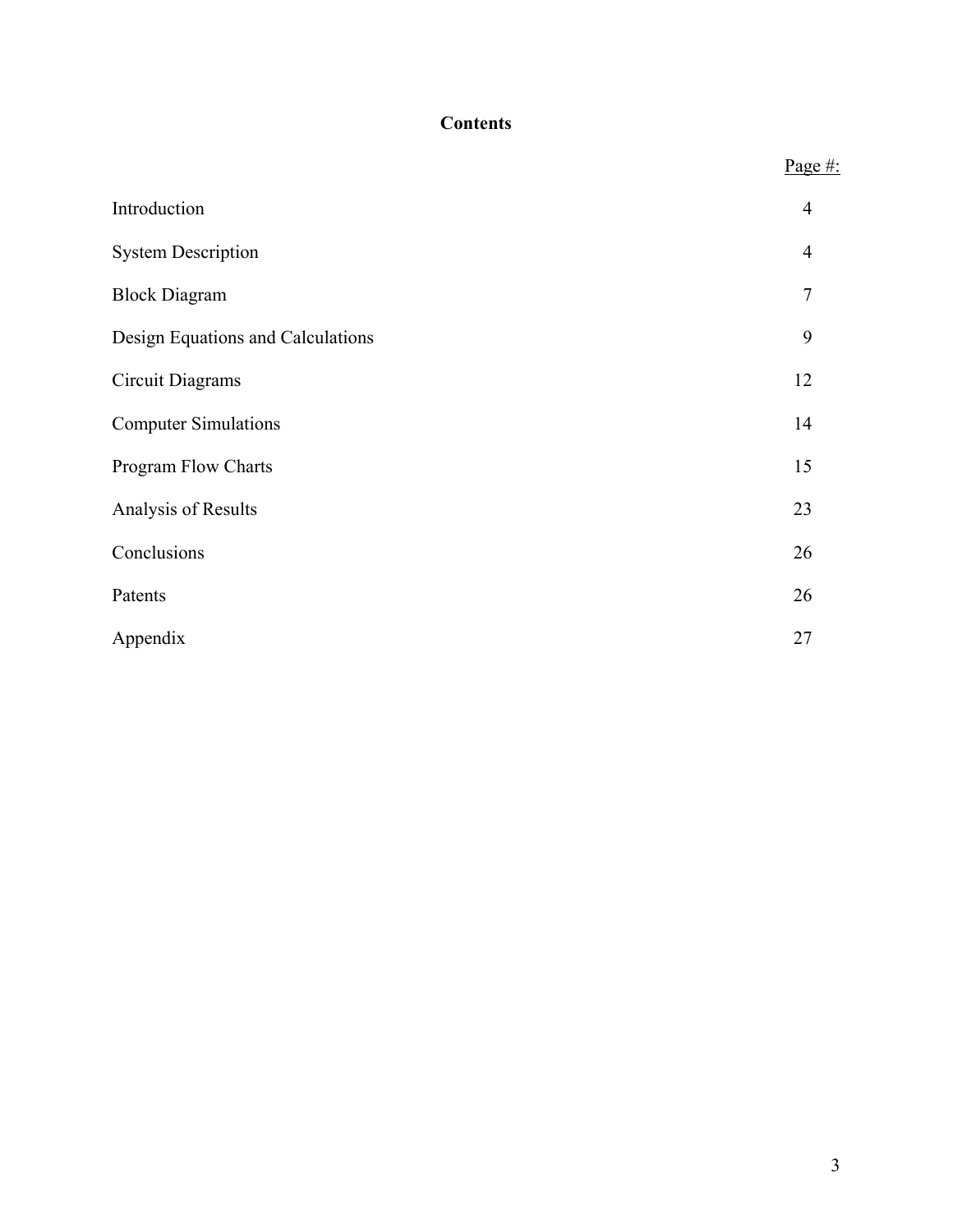## **Introduction:**

The scope of this project is to create a voice activated system that remotely controls electronic appliances in a home. Figure 1 shows a block diagram of the system. The system will utilize two voice-recognition integrated chips which have the functionality to learn 15 separate commands each. The chips communicate through a hardware interface with an 80515 basedmicrocontroller. The microcontroller interprets an inputted voice signal which triggers a hardware device outputting the corresponding infrared (IR) signal. The microcontroller learns IR commands through a second IR hardware subsystem connected to the microcontroller.



**Fig. 1:** *Block Diagram: Inputs: the operators voice command, a keypad, and IR collector. Outputs: an IR emitter, an LCD display.*

### **System Description:**

The system consists of two systems or two sets of 15 possible commands, each labeled by a recorded system name or a trigger word. Once a system is named via the user interface, as to differentiate between different IR receivers, commands can be added (maximum of 15 per system). Each system name or command name has a maximum capacity of 2.5 seconds. Upon recording a new command via the user interface, the voice command number (1-15) is saved with its system number (1 or 2) and a series of five corresponding IR signal location in external memory. The user is then able to record up to five IR inputs for each voice command. This multiple IR capture allows for commands such as "channel 23" which requires IR output '2' then '3' followed by 'Enter'. Once a command is entered under a named system, the VAHCS controller automatically enters a continuous listening mode, this is noted by a "\*" in the bottom right of the LCD. This allows a user to say the trigger word (system name), followed by the entered command name at any time. If the trigger word and command word are recognized the microcontroller receives an 8-bit parallel input from the Voice Direct II collection circuit. This then references the five corresponding stored IR signals which are then output through the IR output hardware.

The hardware is composed of signal conditioning IR input and output circuitry. The input IR hardware reads, translates, and inputs an IR signal into the microcontroller. The output IR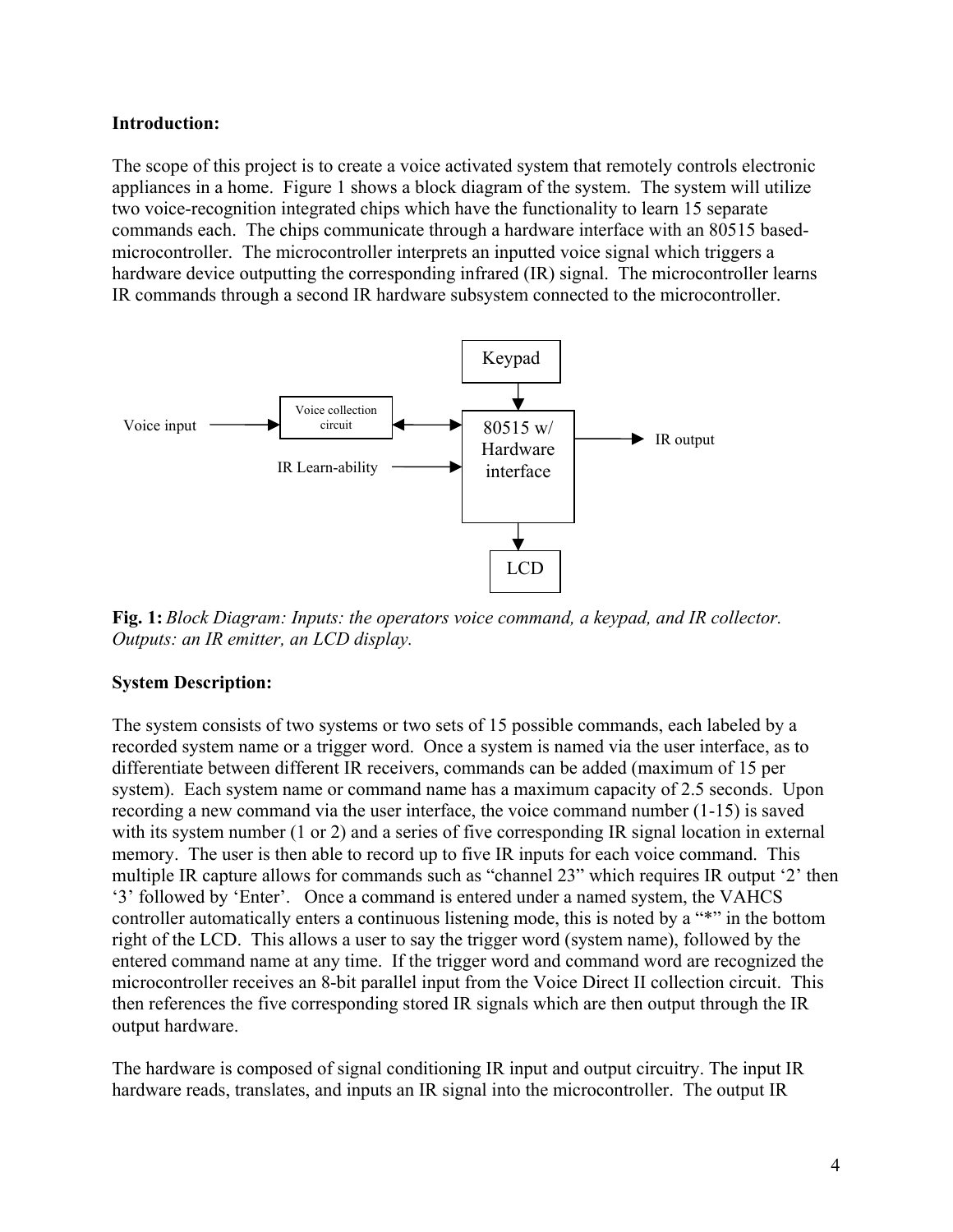hardware translates and outputs the correct IR signal, by OOK (On/Off Keying) modulation, to the desired appliance.

# Modes of Operation:

There are two primary modes of operation. The first family of modes refers listening for a command work and transmission of IR. Refer to Figure 2 for a diagram of the modes of operation in this family. The initial mode of this family is the *waiting for a command* mode. This refers to the system waiting for a voice command to be given. The system will remain primarily in this mode. Once a command is received it must be compared with those stored in memory, hence the second mode is called *the compare mode*. If the command is not in memory the system returns to the *waiting for command* mode. If the command is present in memory its associated IR command string is fetched from memory and transmitted to the controlled device.



**Fig. 2:** *Diagram of the primary family of operational modes*

The second family of operational modes refers to the learn-ability of the system. This family is initiated by a user inputted key press. Refer to Figure 3 for a diagram of the learning family modes of operation. The first mode encountered by this system is the *voice learn mode*. It is in this mode that a voice command is stored in memory; this data will be used by the *normal function family* during the *compare mode*. The second mode entered during the *learn family* is the *capture IR* mode. This mode captures and equates IR commands to the voice commands previously learned. On completion of this mode the system returns to the *waiting for a command mode*.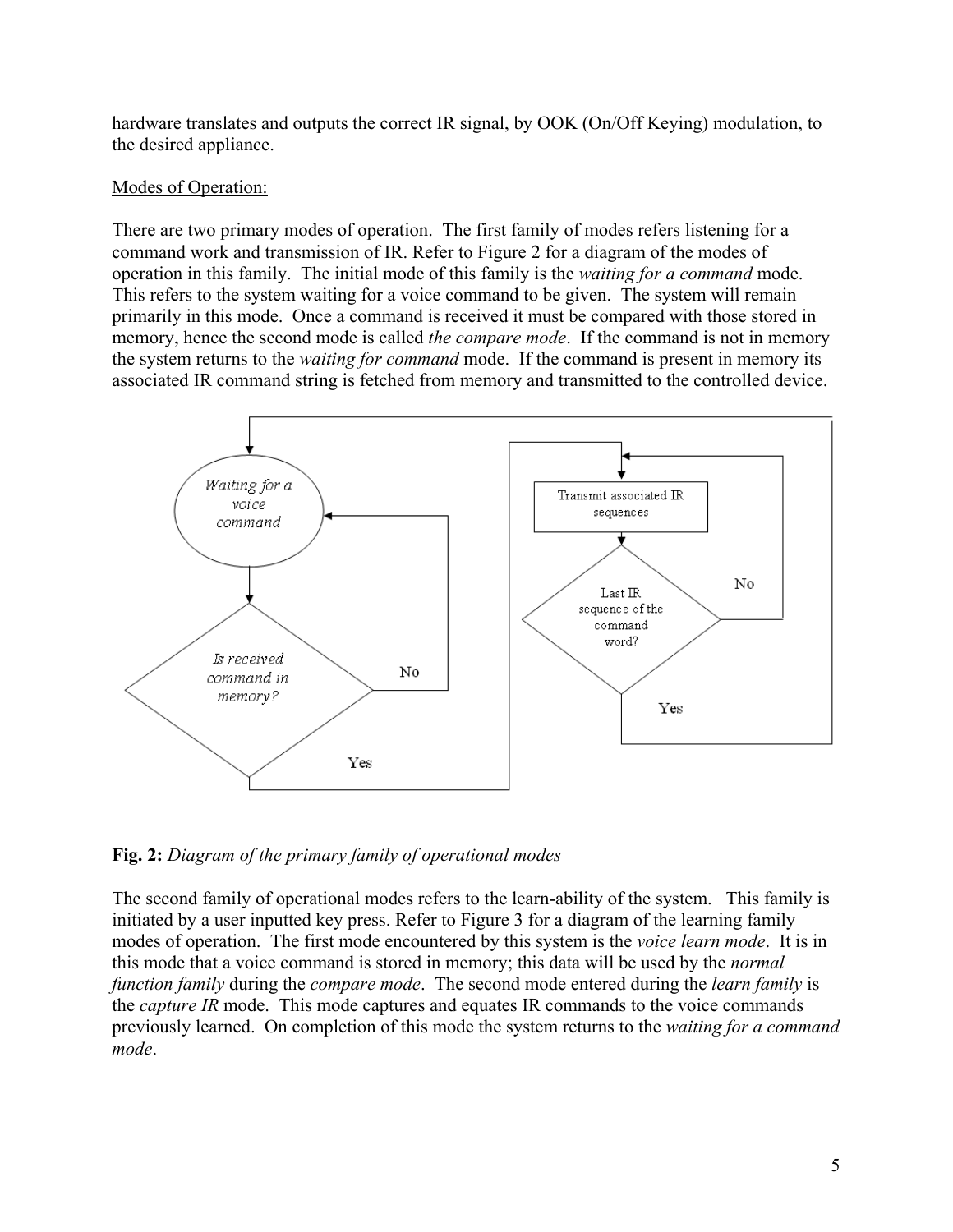

**Fig. 3:** *The learning family of operational modes (those in italics are modes)*

# **System Block Diagram:**

Please refer to Figure 4 to identify all subsystems discussed.

Subsystem**:** 80515 u-Processor, LCD, Keypad & External Memory (EMAC board) This hardware package contains the LCD and keyboard. The microprocessor is also embedded on this board. The LCD and keyboard all communicate with the microprocessor via a preprogrammed signal processing function. The first input to this subsystem is the IR TTL level pulses received from the IR Receiver. The second input is from the voice activation chip. The Voice Direct II signal locations are transmitted to the EMAC board by way of Parallel 8-bit input.

The first output of the EMAC board is TTL level pulses to the IR transmitter. IR codes are stored in memory located on the PUI board. When this subsystem gets a command from the Voice Direct II to transmit the IR codes, TTL pulses (representing the IR codes) are sent to the IR transmitter. The second output of the EMAC board is a series of TTL level pulses to control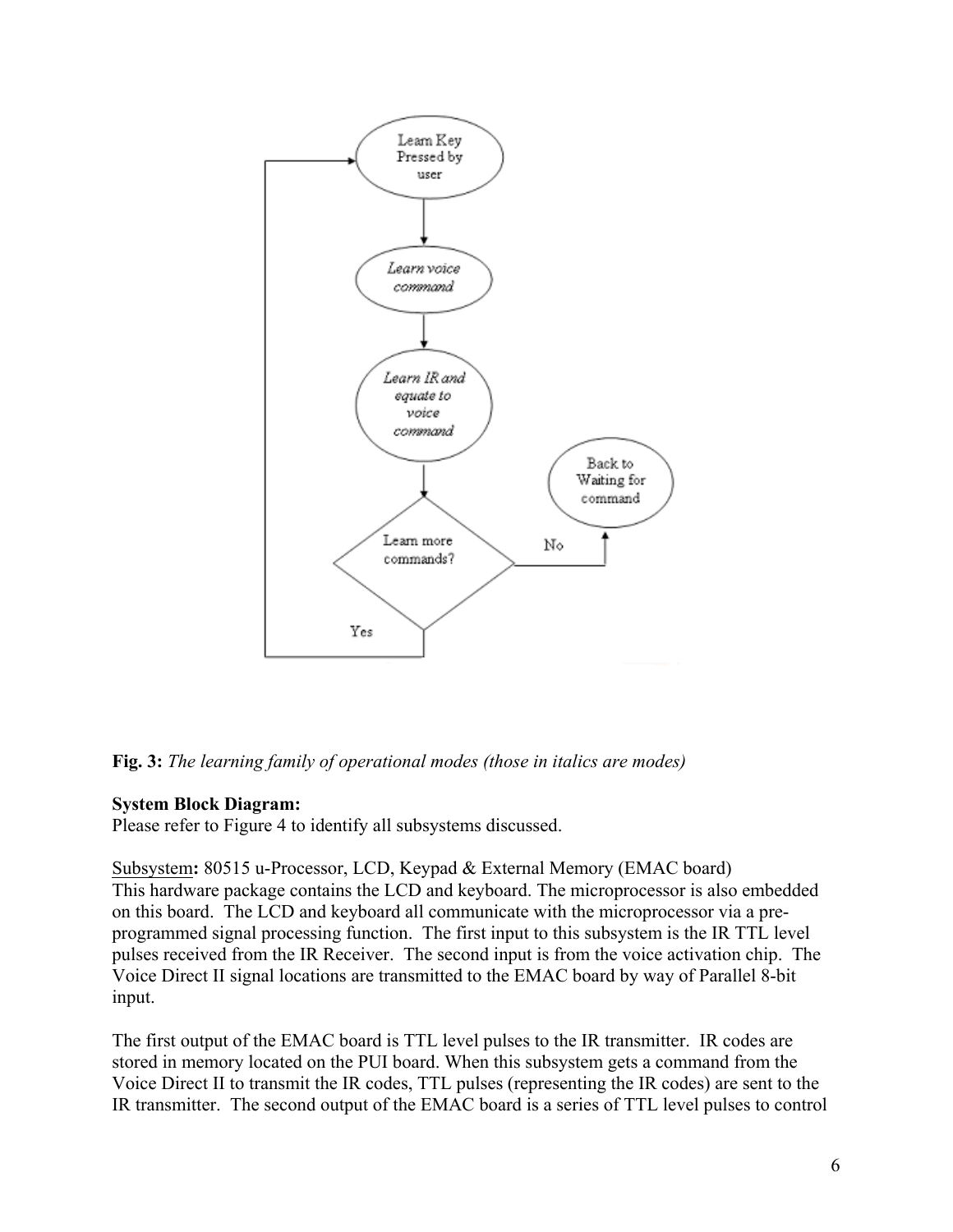the Sensory Voice Direct II subsystem. These signals will request the Voice Direct II to learn a new word, listen for a previously learned word, or to erase the words stored in memory.



**Fig. 4.** *Complete system level block diagram*.

## Subsystem**:** IR Receiver

The IR receiver has two purposes. The first task is the retrieval of IR signals passed to it via an IR transmitter (from a remote control.) These signals are made up of photons. The second task of this subsystem is to demodulate the received IR signal. This means that the receiver will transform a 38 kHz sine wave into a low state output and the absence of that sine wave into a high state output. Since the sine wave will vary in frequency (dependant on manufacturer of the remote control) it may be necessary to include 3 or 4 different receivers to demodulate the different frequencies.

# Subsystem**:** IR Transmitter

The IR transmitter will output modulated IR codes. These IR codes will be in the form of photons and electromagnetic waves. The input of this system is received from the EMAC board. The input signal will be in the form of TTL level pulses.

### Subsystem**:** Sensory Voice Direct II (VDII) Voice Activation Chip

The input of this subsystem comes from an onboard microphone; the millivolt level signal (from the microphone) is in the form of a voltage waveform representing a spoken word. This subsystem decodes a 2.5 second recorded signal or template and compares it with previously recorded templates stored by the VDII. This subsystem is controlled by a series of input pins on a bus from the EMAC board. The pins float high  $(+ 3.4$ [V]) and are pulled low (GND) for a duration of 105[ms] to trigger different operations. Operations include: record system name, record command name, stop recording, begin listening, stop listening, and delete system memory.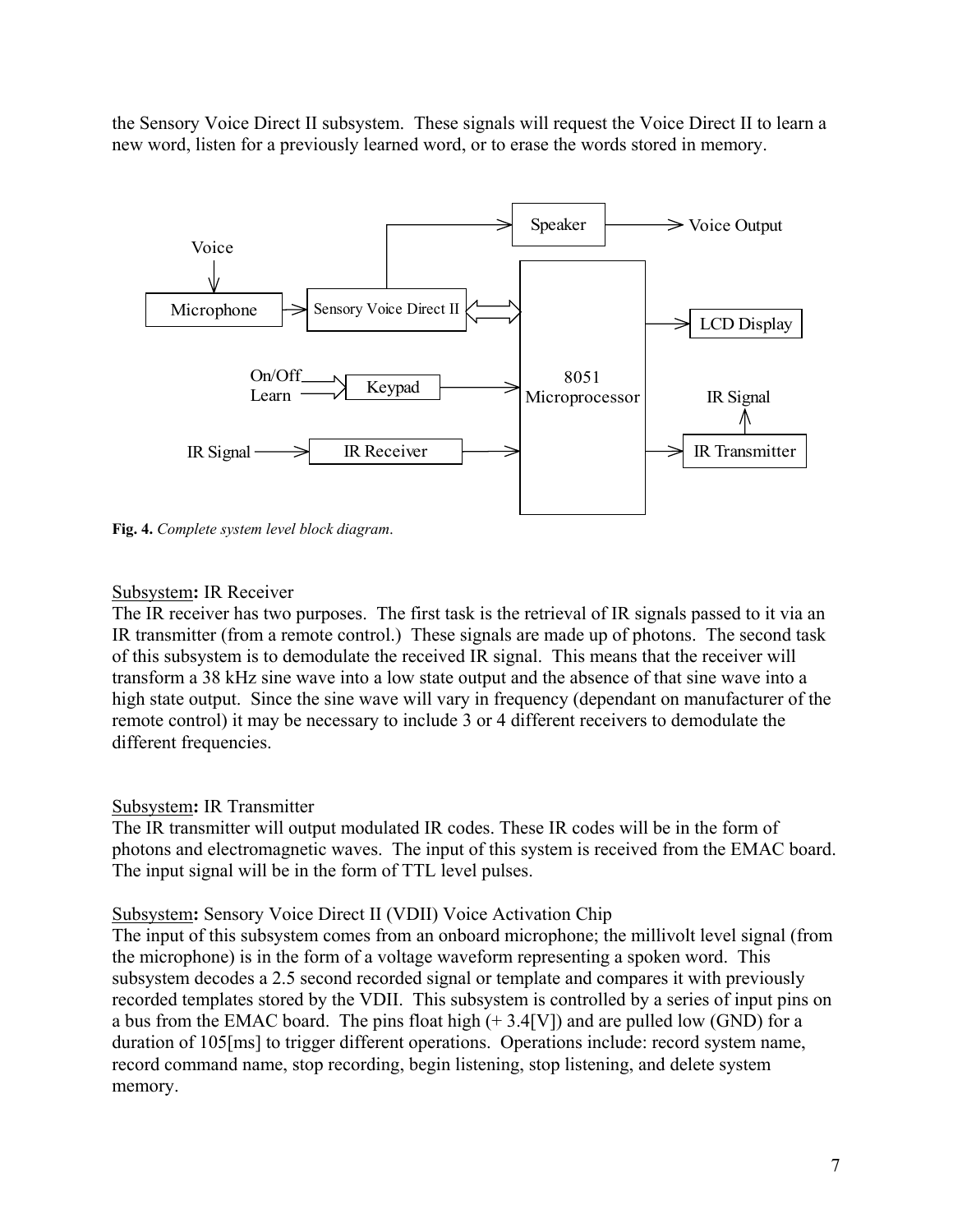The first output of this subsystem is a preprogrammed user interface which requests the user to record words. The subsystem also has preprogrammed notifications such as a beep for recognition of a spoken word and "memory erased" for the delete stored operation. The second output of this subsystem is to the EMAC board. This is a parallel TTL level 8-bit output that identifies the memory location of a recognized word.

### **Subsystem:** Microphone

The input of this subsystem is audio waves. These waves need to be clearly spoken words to be correct signals for the overall system. This subsystem transforms these audio waves into voltage waves which are received by the Voice Direct II chip.

## Subsystem**:** Speaker

The input of this subsystem is an analog voltage wave that carriers a spoken word. The output of this subsystem is a spoken word in the form of sound waves.

Both the Microphone and Speaker are embedded in the voice Direct II



**Fig. 5a** *The Logic of IR capture.*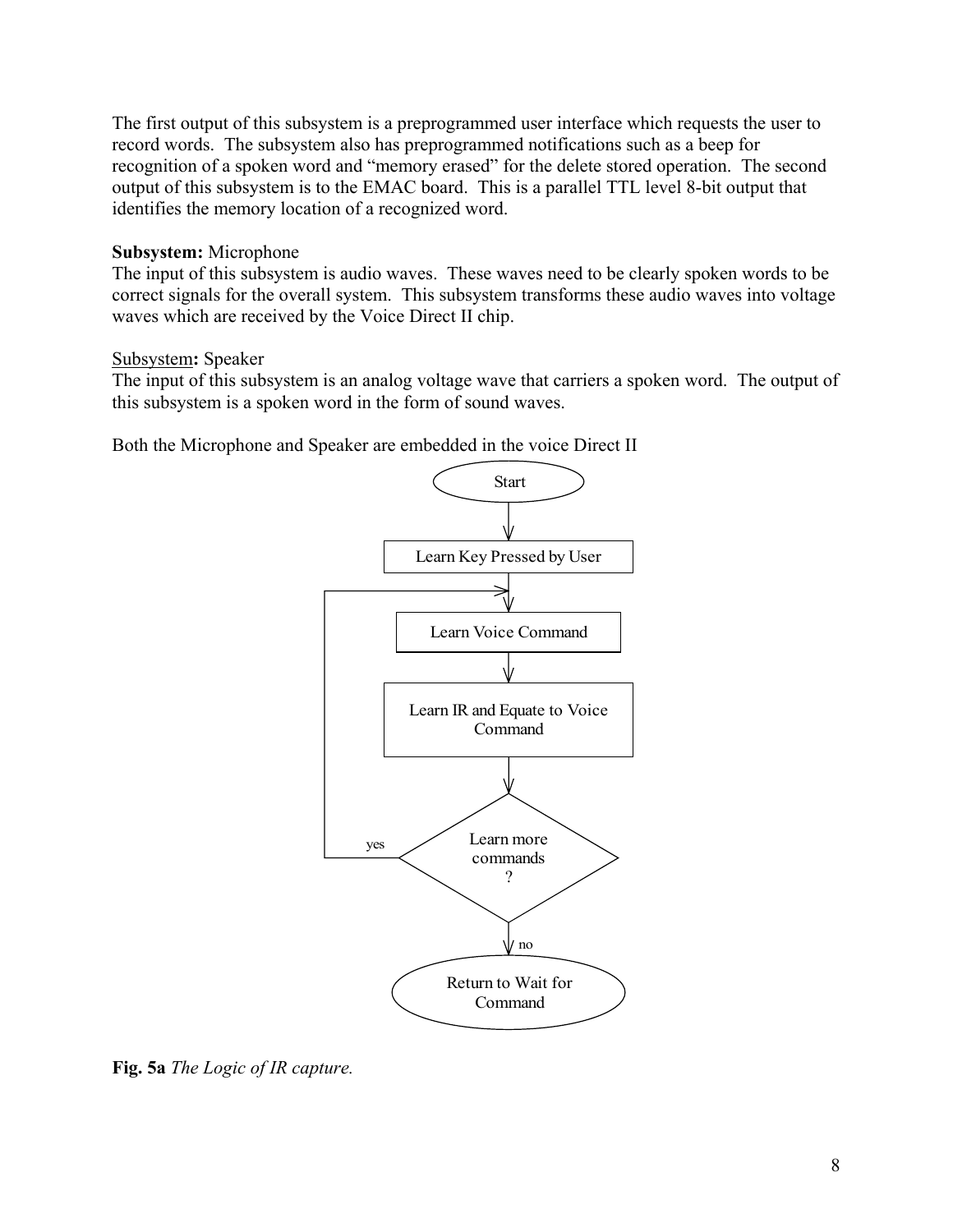

**Fig. 5b** *The Logic of capture IR transmit.*

# **Design Equations and Calculations**

### Voice Recognition

The Voice Direct II (VDII) chip is mainly controlled by three input pins: TRIG-TRAIN (J1-08), TRAIN (J1-04), RECOG (J1-06). When powered these ports float at a TTL level high =  $3.4$  V, and are active high. The pins are activated via user inputs to the EMAC controlled user interface. Activated consists of a 105 ms +5 V output from a corresponding EMAC port. This output is connected to a CMOS switch in a MAX4614 quad-CMOS chip, pin-outs are shown in Figure 6. The EMAC outputs to the MAX4614 chips to the VDII inputs are shown in Figure 7. The EMAC outputs correspond to the INX ports on the MAX4614, the VDII inputs correspond to the COMX ports and the NOX ports are connected to ground. Therefore when EMAC output is activated the CMOS switch pulls the VDII floating HIGH input LOW for approximately 105 ms, before returning it HIGH activating the rising-edge triggered VDII input pin. A sample scope reading of the EMAC output and VDII input is show in Figure 8.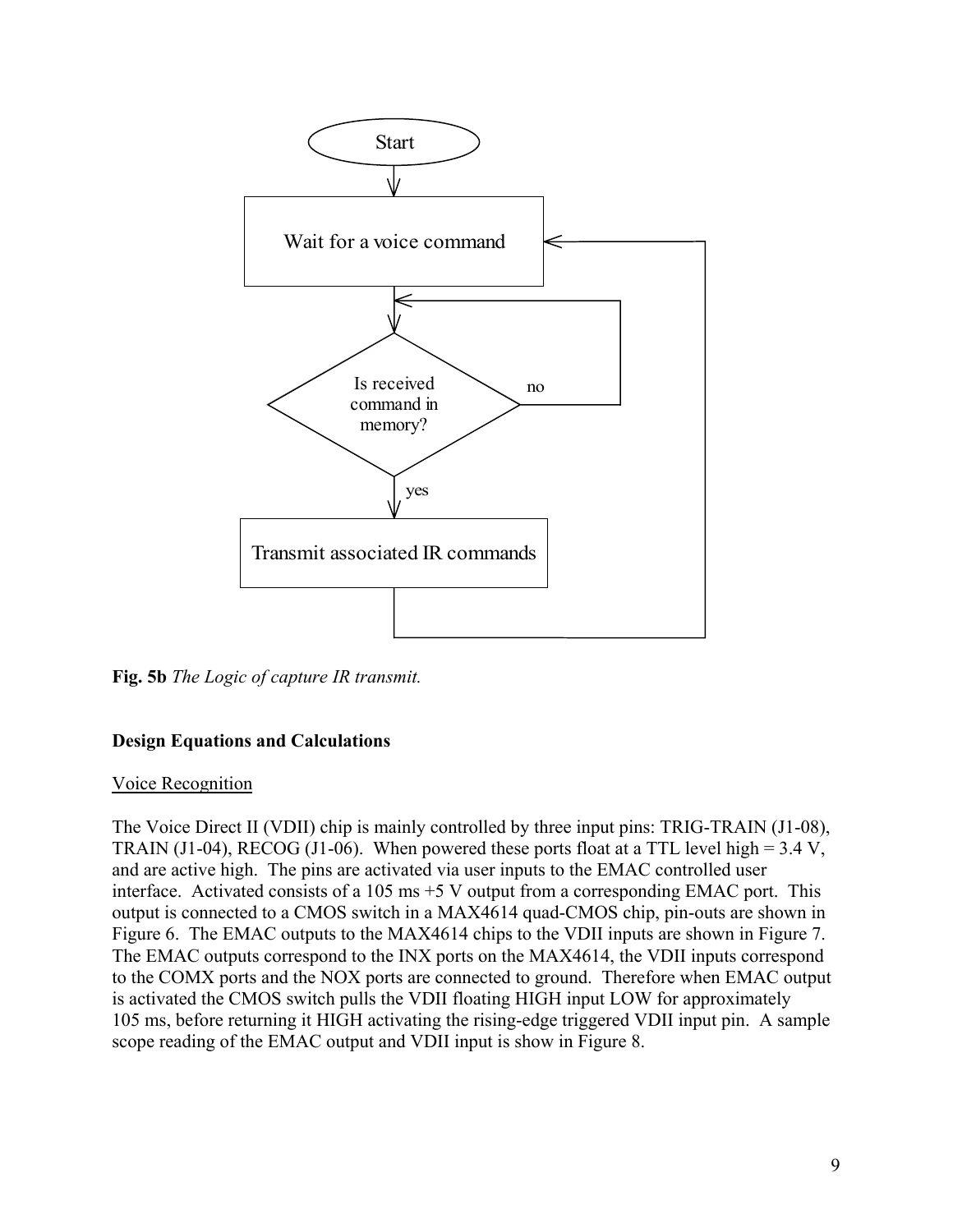

**Fig. 6:** *The Pin-outs for the Maxim 4614 CMOS chip bank.*



**Fig. 7:** *Emac pin-outs to CMOS switch to VDII inputs.*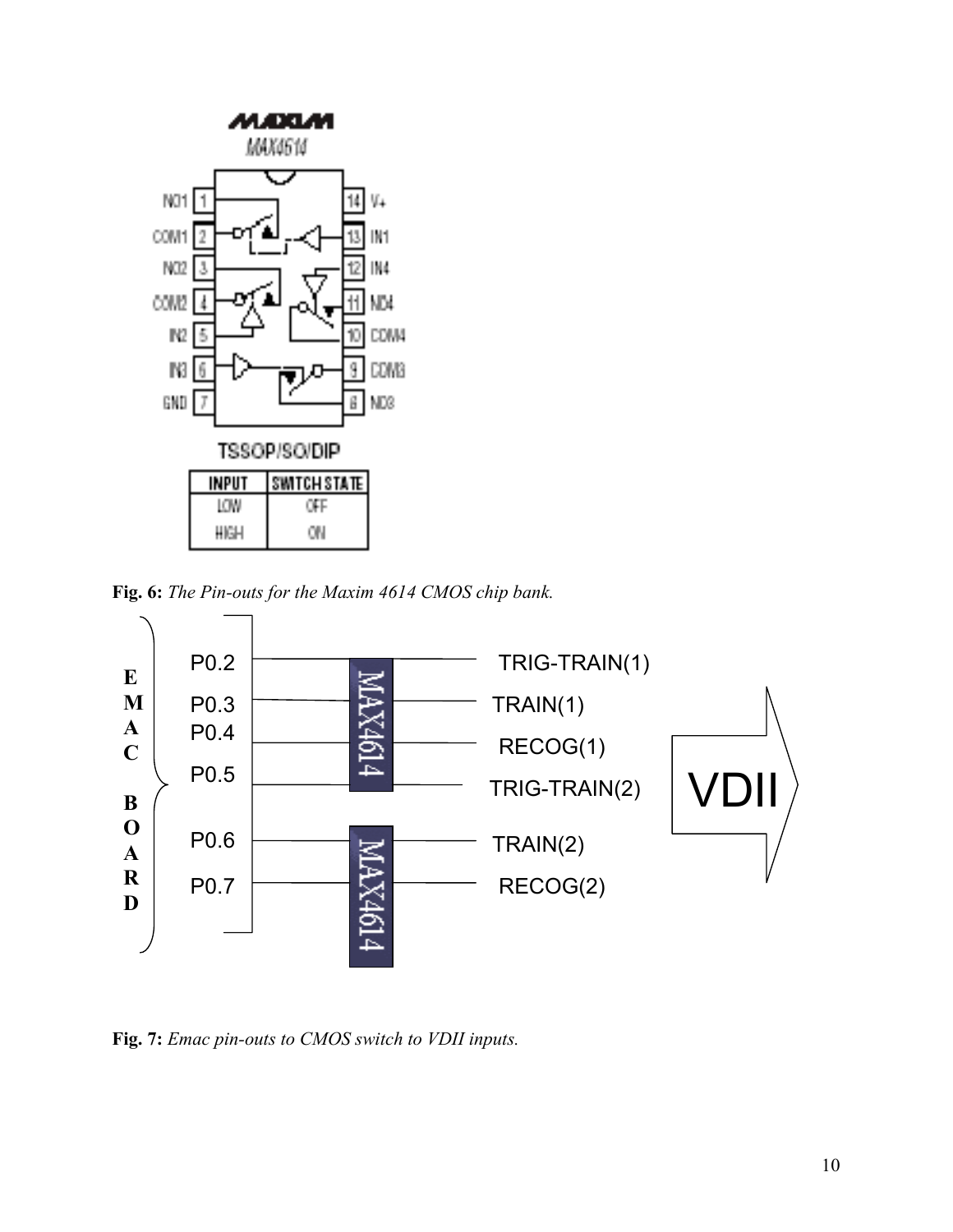

**Fig. 8:** *Sample output: Channel 1 – output from EMAC; Channel 2 – input to VDII*

# IR software design equations

The IR subsystem requires a timer driven interrupt every 100  $\mu$ s in order to capture and transmit IR sequences. Timer 0 generates an interrupt every time it overflows. The timer 0 register will be loaded with a value from which the counter will start counting. Once the timer goes from FFh to 00 the overflow interrupt will occur.

Each count takes 1.08 µs, therefore 92 counts are needed. The overflow requires a count so 91 counts is needed.

255-91=164, 164 is the reload value which translates to A4h.

The IR subsystem takes 720 samples per IR sequence. Therefore, a counter must be programmed to count up to 720. Individually registers can only count to 255, therefore two registers are required. Register 2 must overflow 3 times to count up to 720. One the first overflow it is reloaded with 0, on the second overflow it is reloaded with 23h. A second register is used to count the overflows.

255+255+x=720  $x=210$  $255 - 210 = 40$ 255+255+(255-40)=720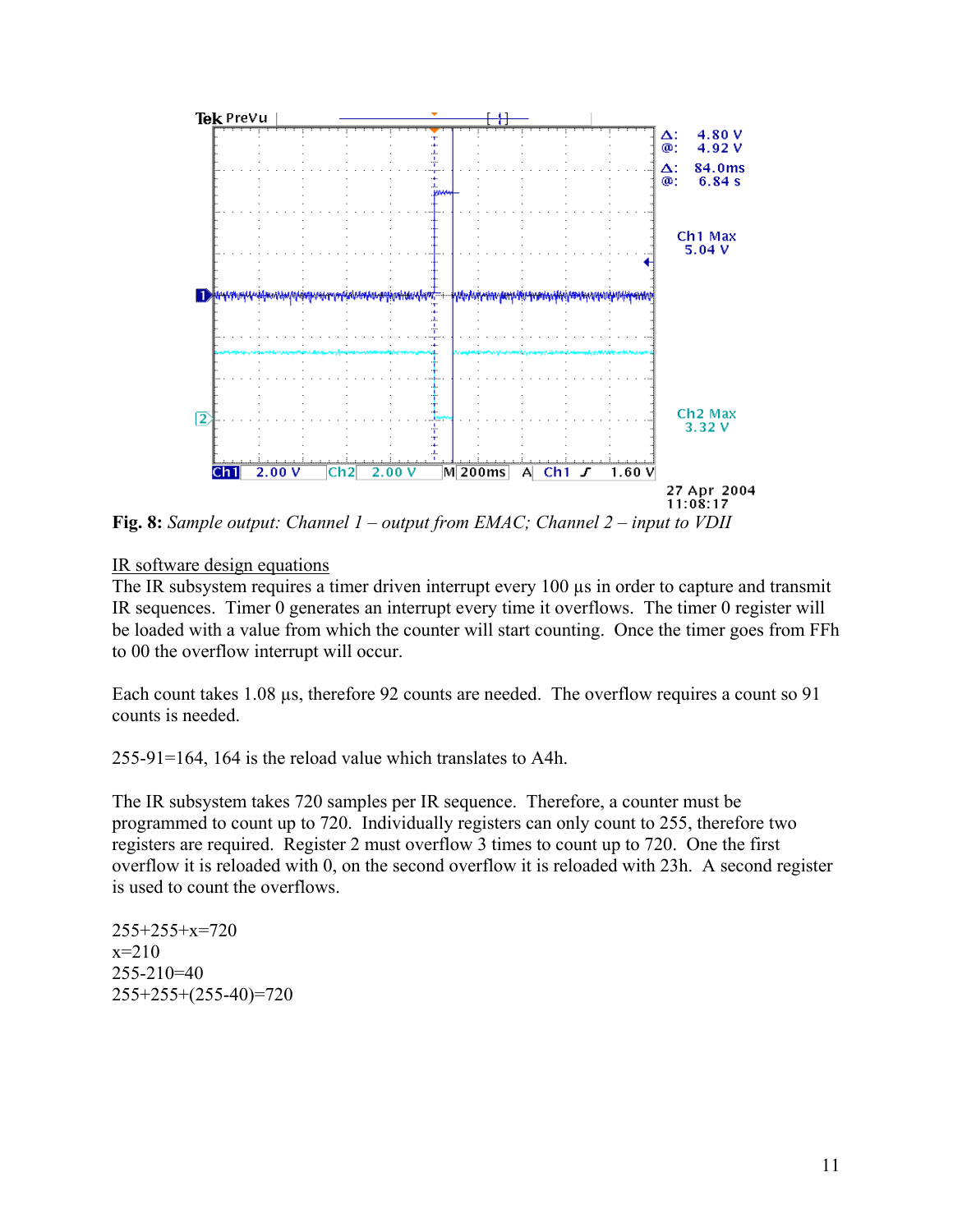Modulator hardware design

The IR transmitter is an LED. This LED has a maximum current of 100 mA, therefore the maximum current the design allowed through was 76 mA.



**Fig. 9:** *The circuit for the IR modulator, this circuit is included to fully explain the design equations of the modulator.*

The OP-AMP saturates at 4.3 V.

HFE is assumed to be 50. This in the minimum value, if it is higher more current will pass through the LED, this is ok because the design is 24 mA away from max current of the LED. There is a 1.2 voltage drop across the LED. A Vce of .3 is assumed to be the limit of the active region of the transistor.

Doing a KVL around loop #1 yields:  $-4.3 + Rb(Ib) + .7 + Re(Ib+Ic) + 1.2 = 0$ 

Doing KVL around loop #2 yields:

 $-5 + .3 + Re(Ib+Ic)+1.2=0$ 

.076=Ic+Ib

 $Ic=50*Ib$ 

 $Ib = .0015mA$ 

 $Re=67\Omega$ 

 $Rb=34\Omega$ 

However, values are not standard; therefore both resistors will be 47Ω.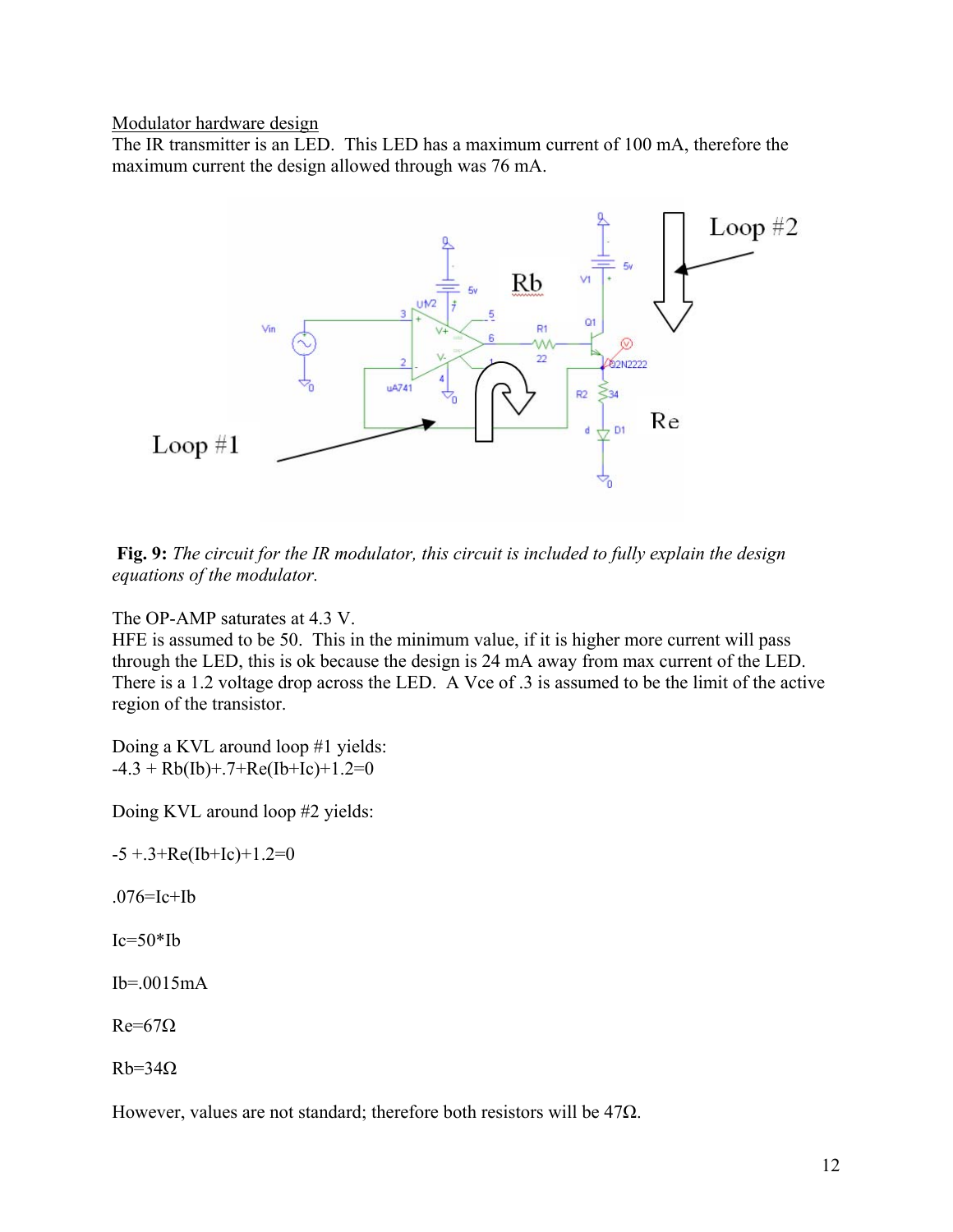# **Circuit Diagrams:**



**Fig. 10**: *EMAC control of Voice Direct II boards*.

The EMAC control of the VDII is shown in Figure 10. The three main inputs to the two VDII boards are shown entering the MAX4614 or CMOS switches. The inputs to the EMAC board are the two talk signals and the 8-bit parallel input, which is shared by the two VDII boards. As the parallel input to the EMAC is active HIGH so the inputs must be ORed together, knowing only one will input at a specific time.



**Fig. 11**: *Voice Direct II I/O configuration*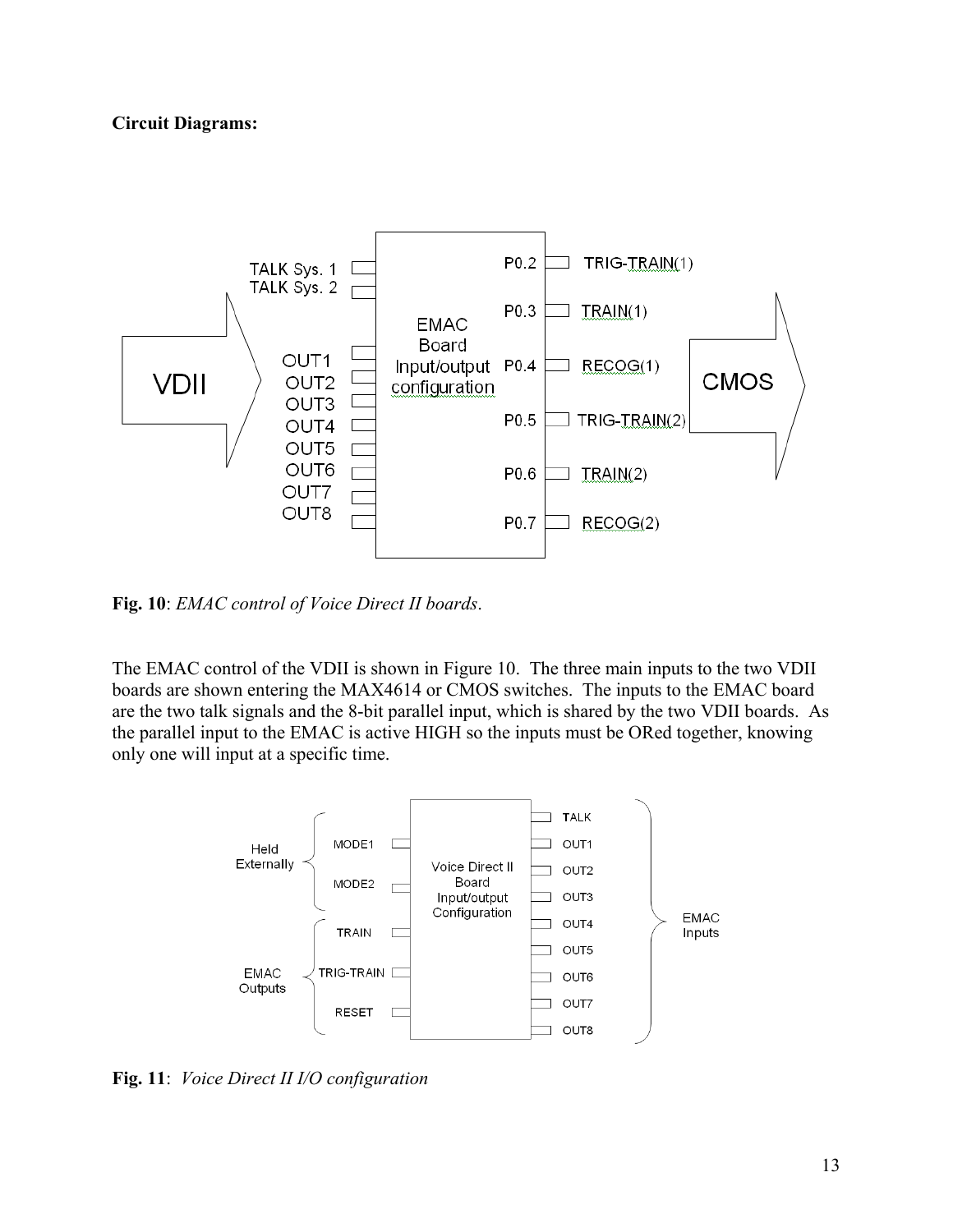Then Voice Direct II boards have five main inputs and nine main outputs as shown above in Figure 11. For the VAHCS application only single trigger continuous listening mode is utilized, MODE1 is held to GND and MODE2 floats TTL HIGH. The TRAIN, TRIG-TRAIN and RESET pins float TTL HIGH and are pulled low by EMAC controlled CMOS switches. The TALK output is TTL HIGH and remains high while the board is listening. The pins OUT1-8 form an 8-bit parallel output to the EMAC which is active TTL HIGH. The possible configuration for the 8-bit parallel output is shown in Figure 12.

| <b>Recognition Word</b>                                                        | OUT <sub>1</sub> | OUT <sub>2</sub> | OUT3         | OUT <sub>4</sub> | OUT5         | OUT6         | OUT7         | OUT <sub>8</sub> |
|--------------------------------------------------------------------------------|------------------|------------------|--------------|------------------|--------------|--------------|--------------|------------------|
| Trigger + Command Word 01<br>(or Trigger + No Command<br><b>Words Trained)</b> | A                |                  |              |                  |              |              |              |                  |
| Trigger + Command Word 02                                                      |                  | $\wedge$         |              |                  |              |              |              |                  |
| Trigger + Command Word 03                                                      |                  |                  | $\mathsf{A}$ |                  |              |              |              |                  |
| Trigger + Command Word 04                                                      |                  |                  |              | A                |              |              |              |                  |
| Trigger + Command Word 05                                                      |                  |                  |              |                  | $\mathbb{A}$ |              |              |                  |
| Trigger + Command Word 06                                                      |                  |                  |              |                  |              | $\mathsf{A}$ |              |                  |
| Trigger + Command Word 07                                                      |                  |                  |              |                  |              |              | $\wedge$     |                  |
| Trigger + Command Word 08                                                      |                  |                  |              |                  |              |              |              | $\wedge$         |
| Trigger + Command Word 09                                                      | $\mathcal{A}$    |                  |              |                  |              |              |              | $\wedge$         |
| Trigger + Command Word 10                                                      |                  | А                |              |                  |              |              |              | A                |
| Trigger + Command Word 11                                                      |                  |                  | $\mathsf{A}$ |                  |              |              |              | $\mathsf{A}$     |
| Trigger + Command Word 12                                                      |                  |                  |              | $\wedge$         |              |              |              | Α                |
| Trigger + Command Word 13                                                      |                  |                  |              |                  | $\mathsf{A}$ |              |              | А                |
| Trigger + Command Word 14                                                      |                  |                  |              |                  |              | $\mathsf{A}$ |              | A                |
| Trigger + Command Word 15                                                      |                  |                  |              |                  |              |              | $\mathsf{A}$ | $\wedge$         |

**Fig. 12**: *Possible 8-bit outputs for a system commands 1 – 15.*

The IR modulator is a current amplifier. The voltage that is applied to the input of the OP-AMP is the theoretical voltage on the emitter in this design. The input voltage of the OP-AMP is switched between ground and a carrier wave consisting of a 38 KHz triangle wave. Ideally the carrier frequency should be a sine wave; however the voltage controlled oscillator selected does not output a sine wave. A triangle wave, which the VCO outputs, works correctly in so far as an receiver will react correctly to the signal.



**Fig. 13:** *The modulator circuit. A high on the EMAC board output pin will cause this circuit to output IR light with its intensity modulated to a 38 KHz triangle wave. A low on the output pin will cause this circuit to emit no IR light.*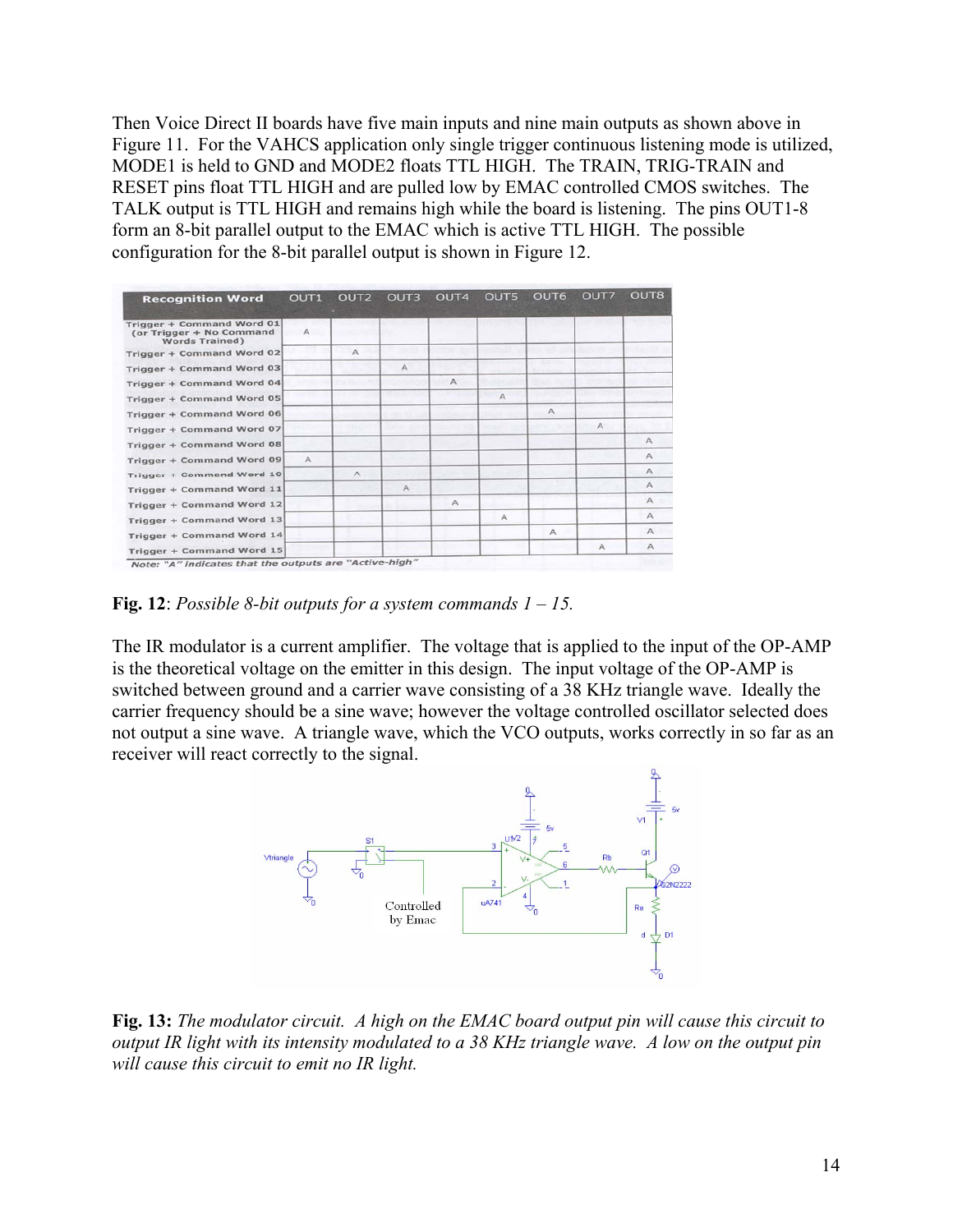## **Computer Simulations:**

Pspice was utilized in the design of the modulator. The peak desired current through the LED in the circuit show in Figure 13 is 76 mA. The simulation plot shows the specification of current through the LED was met.



**Fig. 14:** *The Pspice simulation of the circuit in fig 14-1 . Note the peak current is at 76 mA*. **Program Flow Charts:**

### User Interface

The EMAC controlled user interface is divided up into three main options: New System, New Command, and Delete System. The flow chart for this user interface is shown in Figure 15. Each option stems from an opening menu, shown at the top of the flow chart. This menu allows the user to select a '1' for the new command or new system options or a '2' for the delete system option. The user must then press 'E' after their selection to enter or activate the selection. The menus also allow for a 'B' input for backspace, and any input that is not a 1 or a 2 is shown to be "invalid input. . ." and the user is returned to the opening menu. Also shown in the opening menu is a listening signal, once a command has been stored in either system a "\*" appears in the bottom left corner of the opening menu to show listening mode has been entered.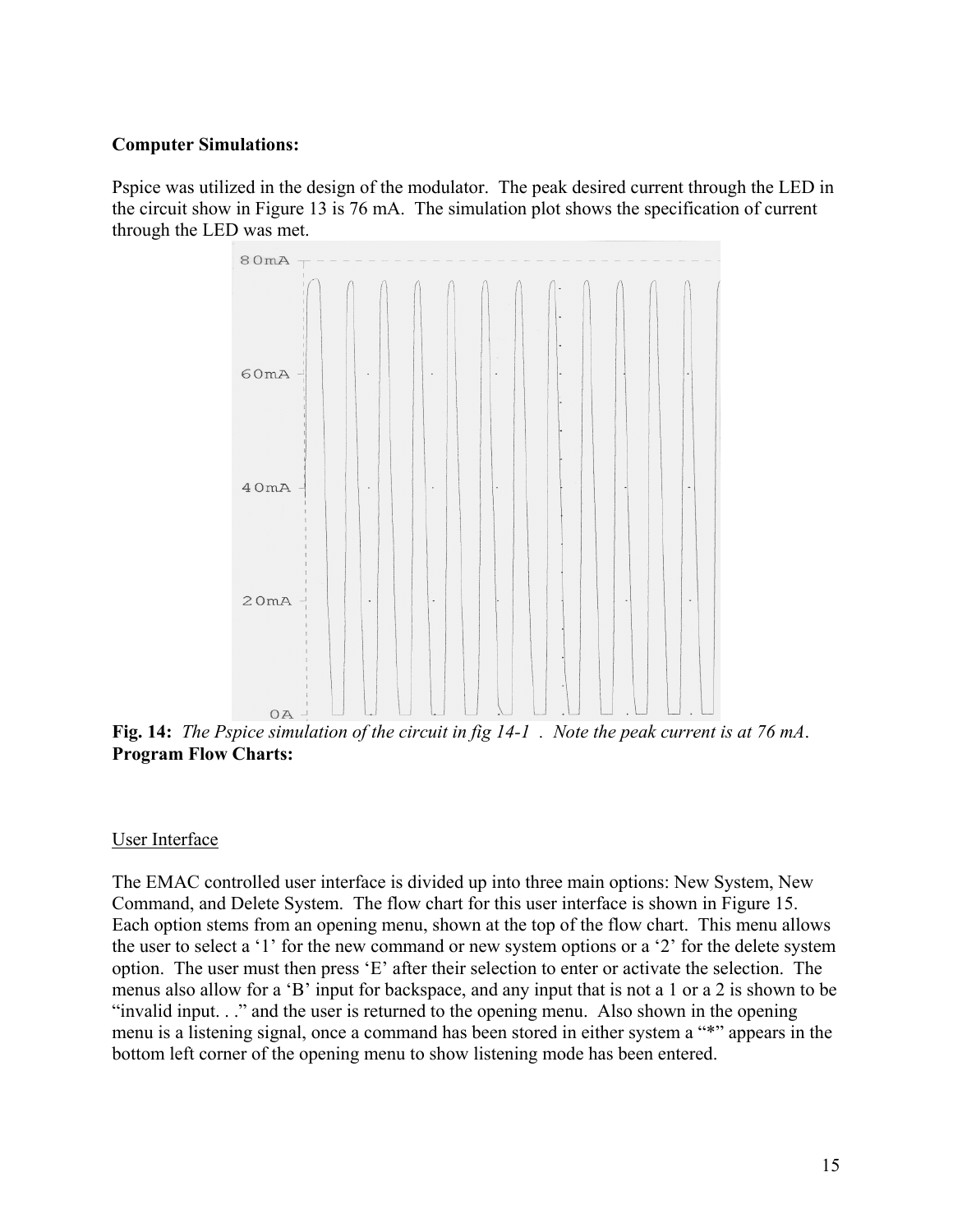

**Fig. 15**: *Overall user interface flow-chart.*

### New System Option:

The new system option is called when, from the opening menu, the user inputs a 1 followed by an 'E', opening the Add System/Add Command menu, followed by the input of another 1 and another 'E'. This tells the user interface that another system is desired. The VAHCS device is setup with the knowledge that there are only two VDII boards attached, and therefore only two systems can exist at one time. As the command for a new system is received the program checks the current  $\#$  of systems. If there are no systems, system 1 is then activated by triggering EMAC P1.2, TRIG-TRAIN(1). If only system 1 or system 2 is active then the other is activated and the user is notified of the new system number. This is again done by trigger EMAC P1.2 (TRIG-TRAIN(1)) or  $P1.5$  (TRIG-TRAIN(2)). If both systems are already active then the user is notified, "Memory full. . ." for a duration of 1.8 seconds before being returned to the opening menu.

If a system is activated, that is the TRIG-TRAIN pin is triggered, then the VDII for the specified system enters trigger-word record mode. The user is notified by the LCD, "new system, system X" (duration 1.8 seconds) as to which system is recording, and then the LCD returns to the opening menu. The user is then asked to, "say word 1," the name of the system is spoken, the VDII then asks the user to, "repeat," and the user repeats the name of the system. If the triggerword or system name is correctly stated then the VDII beeps acknowledging a successful record.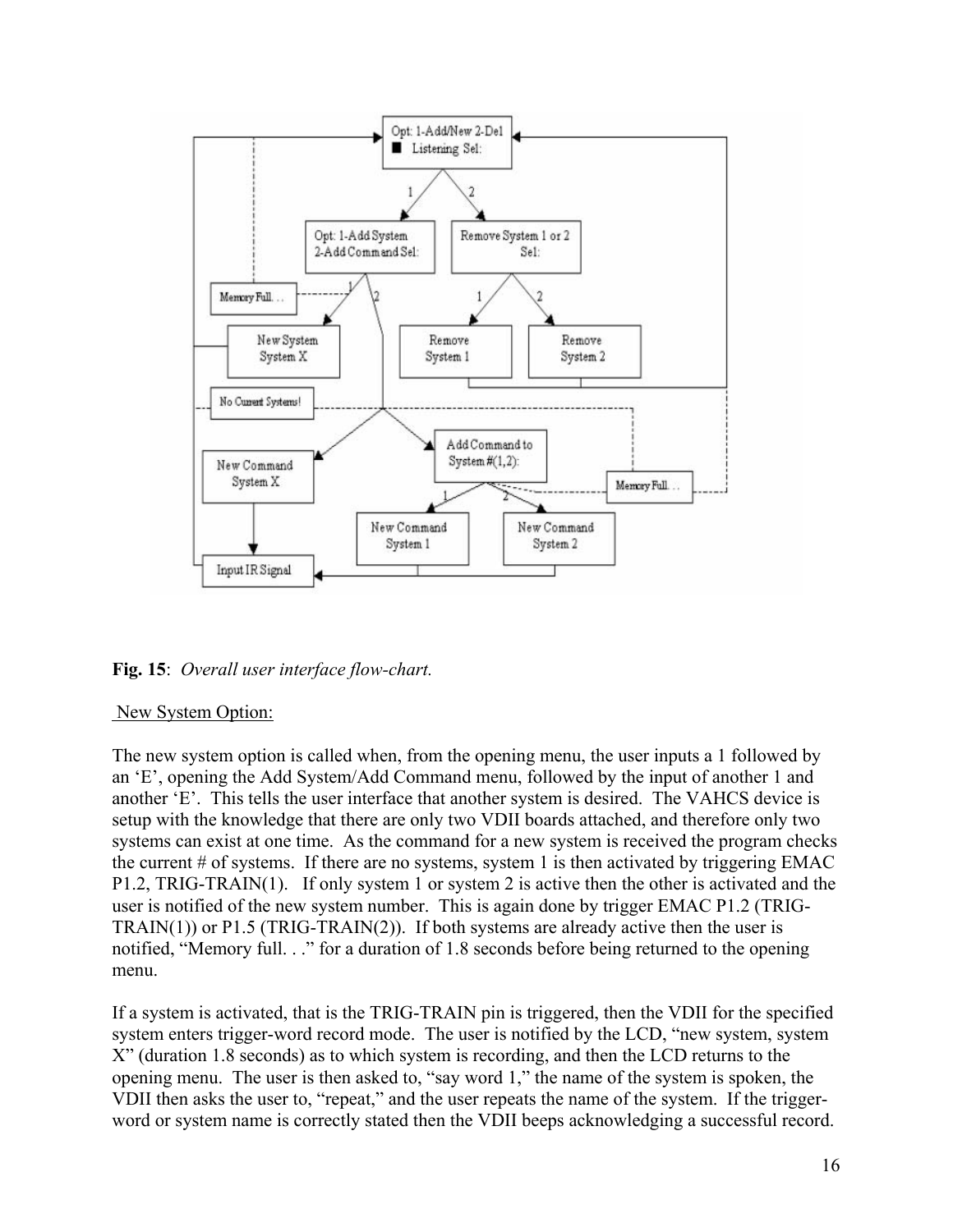If the two words don't match or there is too much background noise the user may be asked to rerecord word 1. If a word is not successfully recorded in three attempts the VDII returns to an idle state. If this occurs the user must delete the system, run through the process of adding a new system and rerecord the system name.

# New Command Option:

The new command option is called when, from the opening menu, the user inputs a 1 followed by an 'E', opening the Add System/Add Command menu, followed by the input of a 2 and an 'E'. This tells the user interface that another command is desired. At this point the user interface checks the number of systems currently active. If no systems are active the LCD shows an error, "no current systems," (duration 1.8 seconds) and returns the user to the opening menu. If only one system exists, the user interface identifies this system and automatically notifies the user which system the command is being added to, "New Command System X." At the same time the corresponding EMAC output is triggered: either p1.3 (TRAIN(1) system 1), or p1.6 (TRAIN(2) system 2). If both systems exist then the user is brought to a third window, "add command to System  $\#(1,2)$ : ." The user is allowed to choose the desired system name or trigger word under which they wish their command to be recorded. Once a system is identified and triggered, via EMAC p1.3 (system 1) or p1.6 (system 2), the corresponding VDII prompts the user to "say word X." X is the command number  $(1 -15)$ , once 15 commands are saved both the LCD and the VDII notify the user that system memory is full. The user then records the command name and repeats it for storage purposes. Once a command name is successfully stored, the VDII asks, "say word  $(X+1)$ ," after the statement is finished press any key on the keypad to exit the VDII from command name record mode. The VDII should beep if correctly exited. The button push also activates the continuous listening mode of the system corresponding to the newly input command by triggering either p1.4 (RECOG(1) system 1) or p1.7 (RECOG(2) system 2).

If the IR system was integrated into the user interface then the IR record would be called after the VDII command name record mode was correctly exited. This would allow the user to input IR commands corresponding to the saved voice command. After the user is done recording IR, the VDII would then enter continuous listening mode and the user interface would return to the opening menu.

# Delete system option:

The delete system option is called when, from the opening menu, the user inputs a 2 followed by an 'E'. This tells the user interface that a system is to be deleted and a second menu is shown. This asks the user, "Remove system 1 or 2," and the user has the choice to input a 1 or a 2 followed by an 'E'. Once the user selects a system the user interface checks the number of commands in the system. If there are 1 or more commands the system is in continuous listening mode and must exit this before erasing the system memory. This is done by triggering the TRAIN input for that system: either p1.3 (TRAIN(1) system 1), or p1.6 (TRAIN(2) system 2). Once the system is idle both the TRAIN and RECOG pins of the desired system are triggered simultaneously. This would be either both EMAC outputs p1.3 and p1.4 (system 1) or EMAC outputs p1.6 and p1.7 (system 2). Once this is done, the user is notified by the LCD output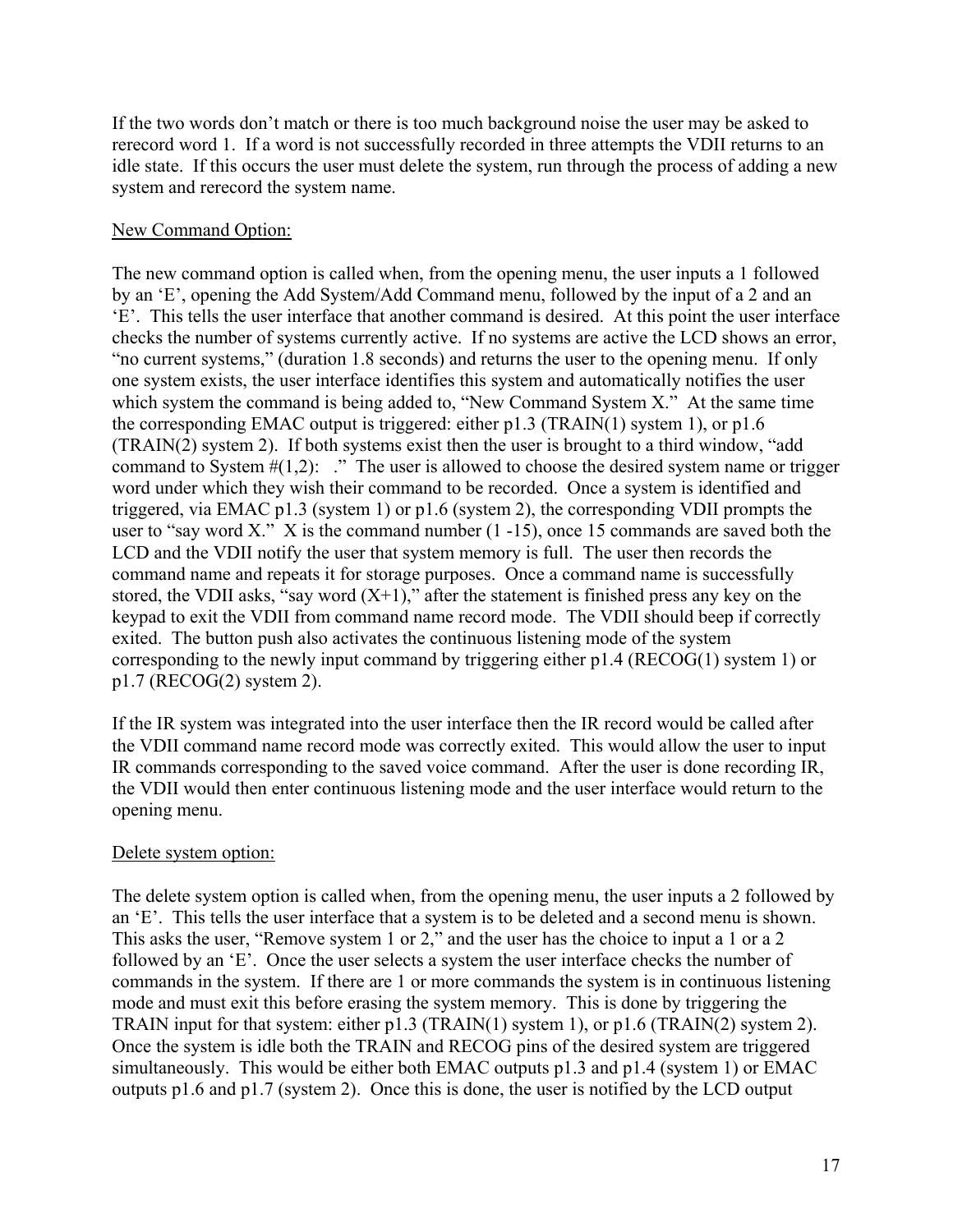"Remove System X," (duration 1.8 seconds) and a voice saying, "memory erased." After this the user is returned to the opening menu.

If the IR system was integrated, all IR captured signals for the selected system would be erased before returning the user to the opening menu.

# Recognized Voice:

Once a command is saved under a system heading in the user interface, continuous listening mode is activated. This allows the user at any time they are not in the recording process, to recall that command. As there are two systems and one set of parallel inputs to the EMAC the user interface must identify the system transmitting. This is done by monitoring the talk signals of the two voice direct II chips. As shown in Figure 17, when monitoring the TALK signal if a word is recognized there is a low of at least 176 ms. As shown in Figure 16. If the EMAC senses a low longer then 176 ms it saves the input system number to a global variable as to know the source of a possible 8-bit parallel input. If an 8-bit parallel input is received, the input is translated to a hex value and the IR memory locations are recalled as shown in Figure 18.



**Fig. 16**: *Flow-chart for system input identification. The EMAC monitors the TALK signal until a word is recognized. Once recognized the system number is saved and it returns to continuous listening mode.*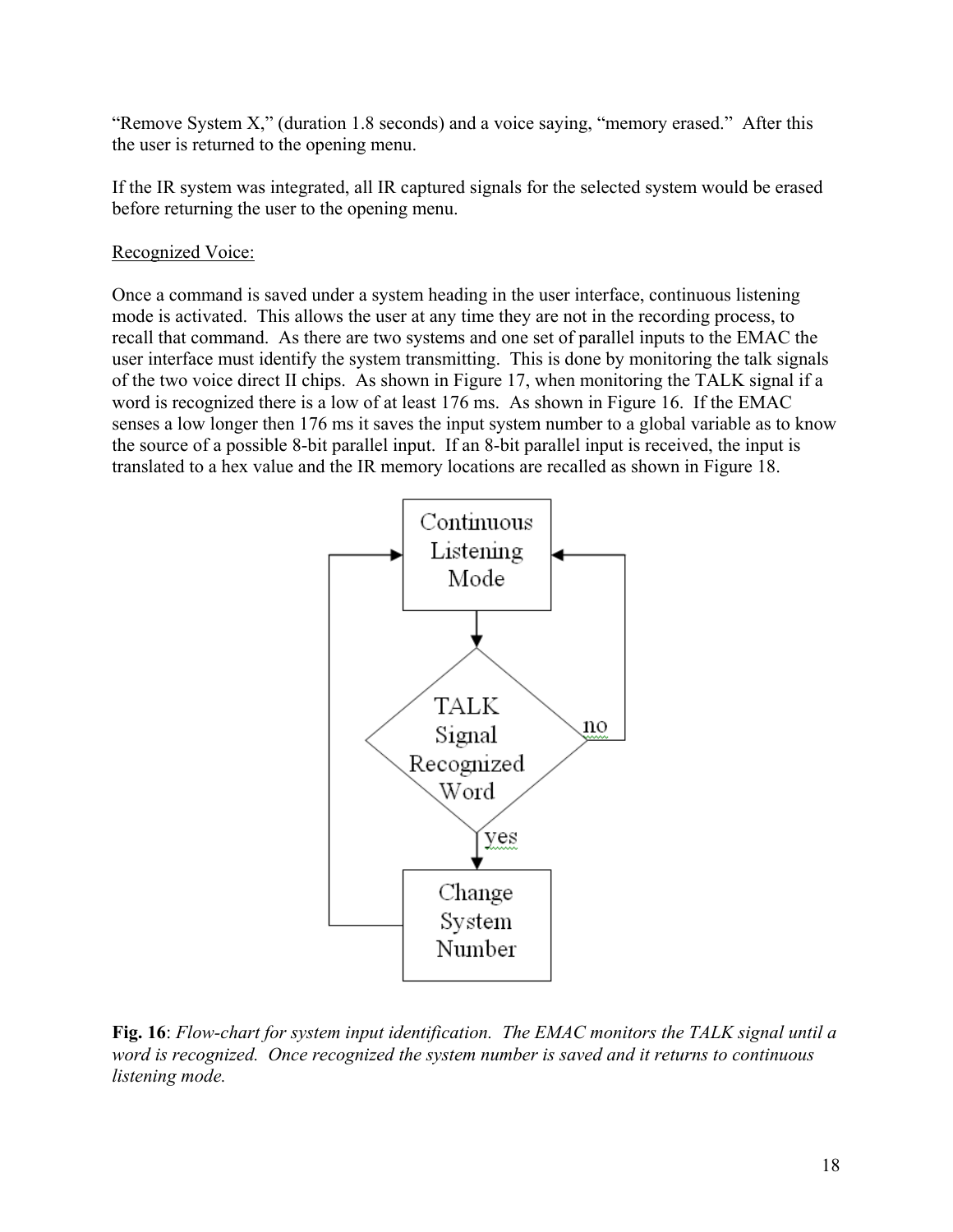

**Fig. 17**: *The talk signal is monitored for a recognized word or TTL low for longer then 176 ms.*



**Fig. 18**: *Parallel input Flow chart: Parallel input to the EMAC is received, the system source is recalled, then the IR is output and the system is returned to continuous listening mode*.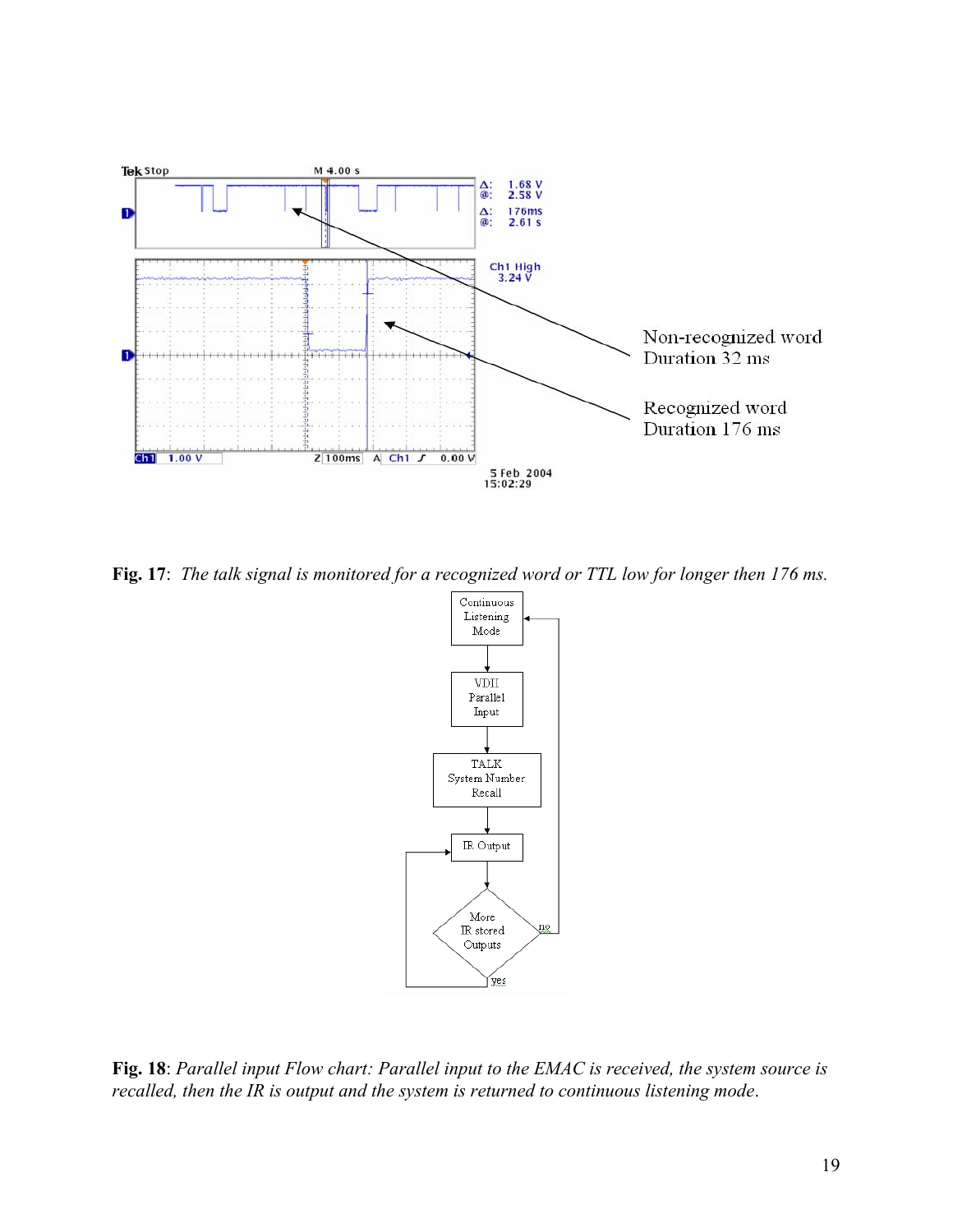# IR Capture



**Fig. 19:** *Full logic of IR capture*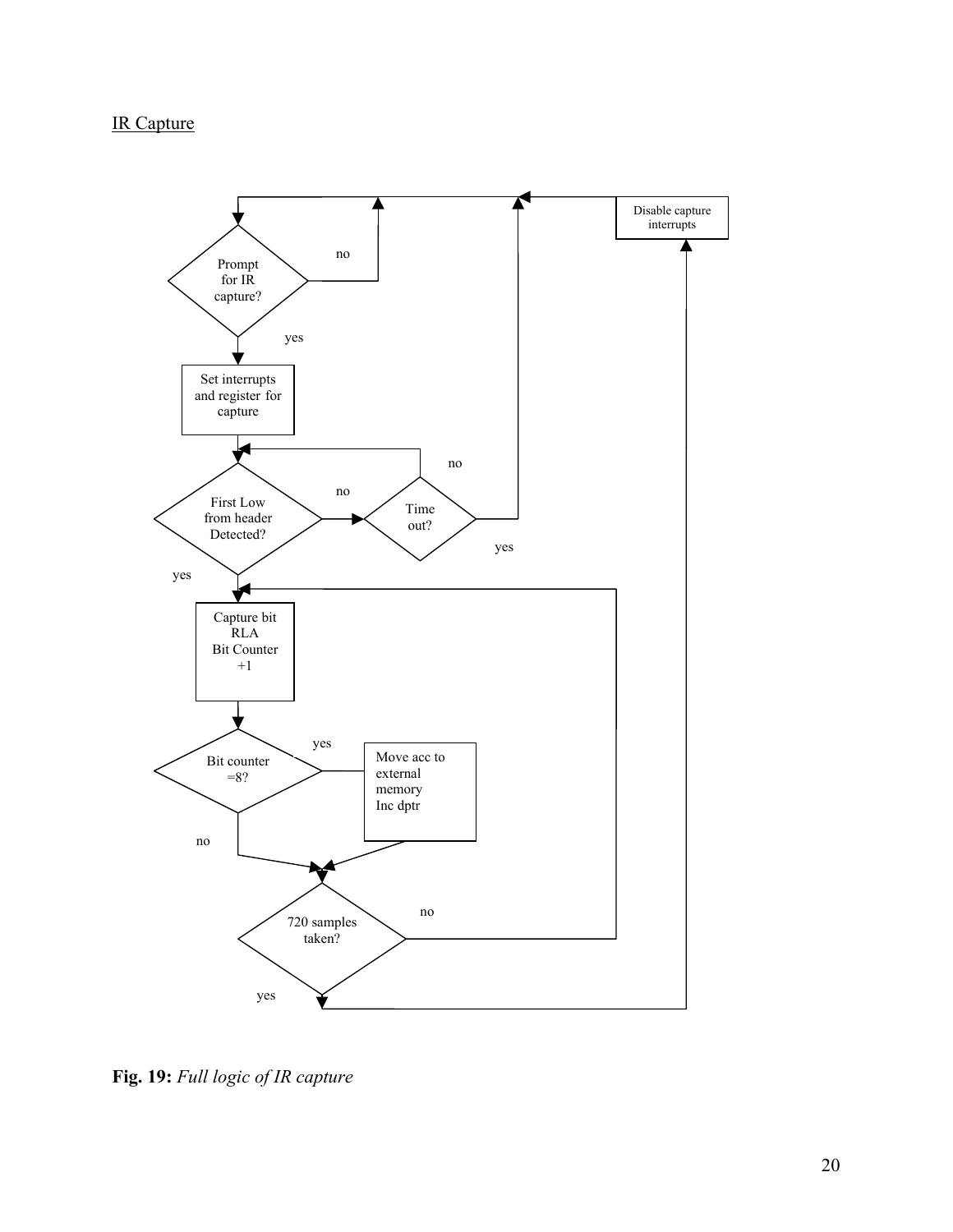# IR Transmit



**Fig. 20:** *Full logic of IR Transmit*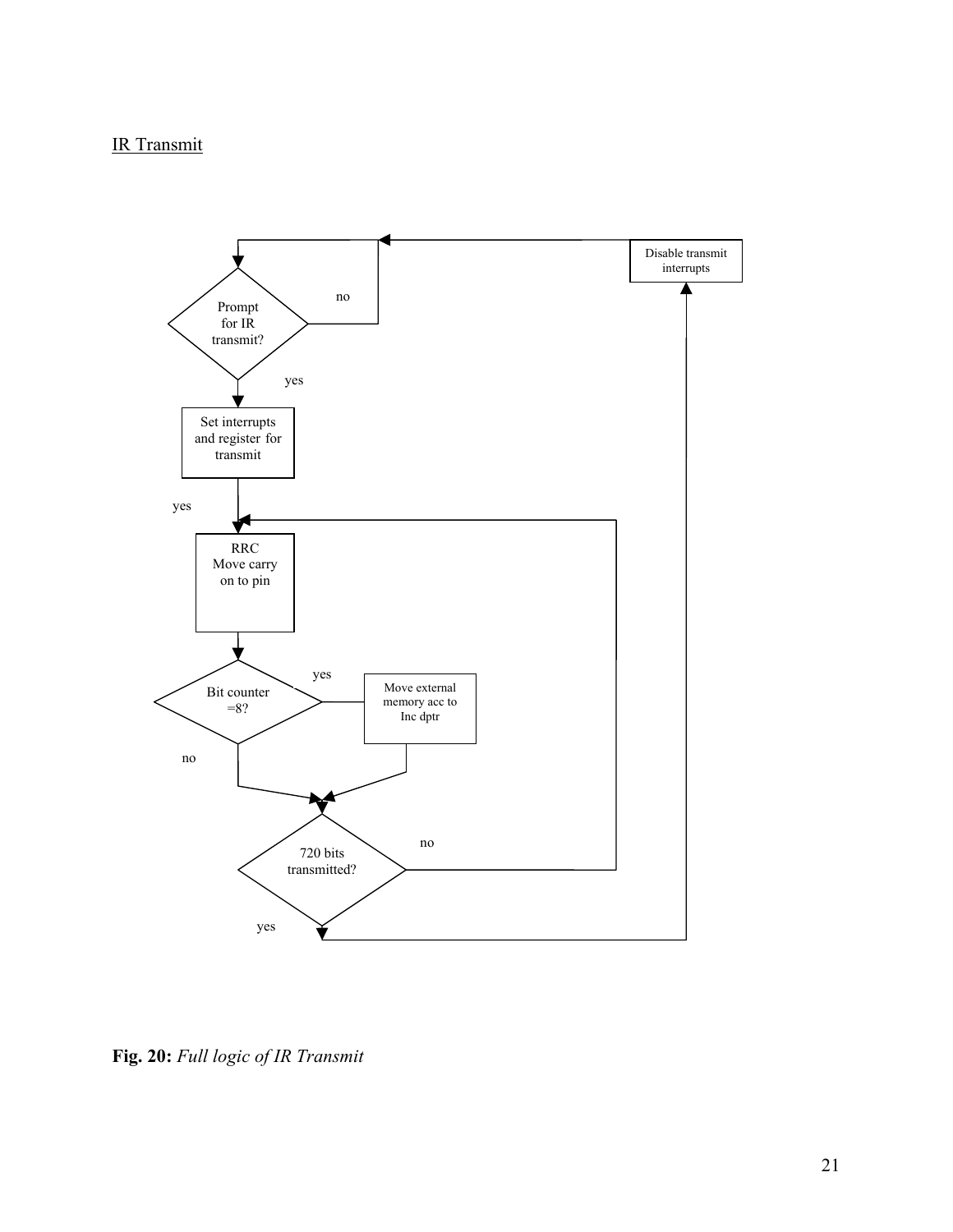## **Analysis of Results:**

### IR Subsystem Capture

The task of the IR subsystem is to capture/transmit IR on a prompt from the EMAC board. A capture command activates a subroutine which cues the user to shoot the IR code he wishes to capture at the onboard IR receiver. Upon completing the capture the LCD informs the user the signal was captured. If the user does not send an IR signal at the receiver in 7 seconds the program will return to the main loop.

The capture routine recognizes the IR signal when it receives a low (0 volts) from the receiver for the first time. It then records the signal for  $72 \text{ ms}$ , taking samples every  $100 \mu s$ . This equates to 720 samples per IR sequence. Figure 21 illustrates the required logic low header to begin the capturing.



**Fig. 21**: *displays scope traces of various IR sequences. Note the low logic header present in the last three signals*

The IR sequences are stored as bits in external memory. The recording begins at 8400h of external memory. This is due to the program using The command Rotate Left Carry is used to capture each bit and save it to the accumulator which then can by moved to external memory.

Figure 22 displays various captured IR sequences stored in memory. The first two captures prove the system's consistency. The IR sequences capture in both is the same command; as such it should be the same data string, which it is.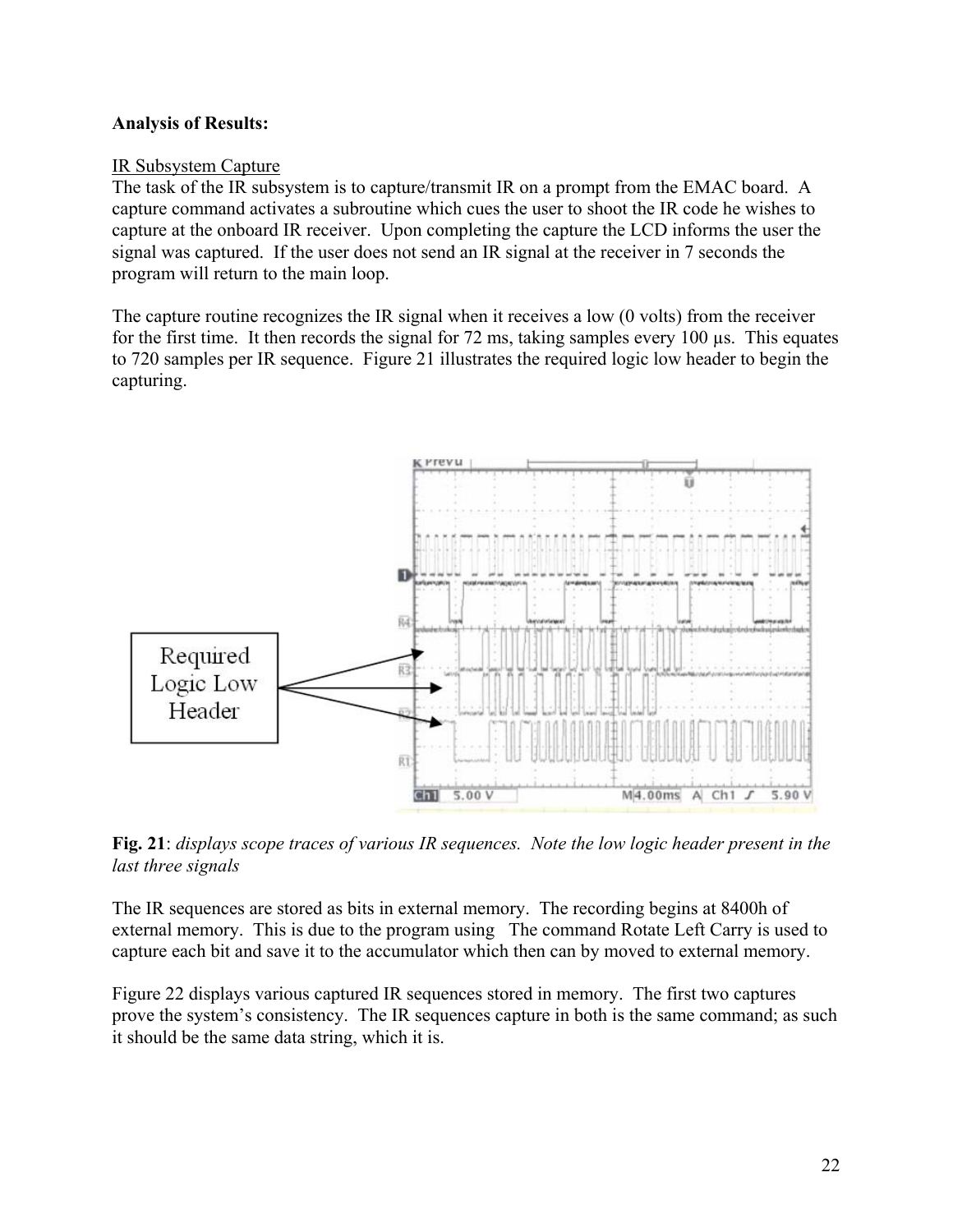| i Memory                                                                                                                                                                                                                                                                           |                                                                                                    |                                                                                                    |                                                                                                    |                                                                                                    |                                                                                                    |                                                                                                       |                                                                                                    |                                                                                                    |                                                                                                             |                                                                                                    |                                                                                                             |                                                                                                    |                                                                                                    |                                                                                                    |                                                                                              |                                                                                              |
|------------------------------------------------------------------------------------------------------------------------------------------------------------------------------------------------------------------------------------------------------------------------------------|----------------------------------------------------------------------------------------------------|----------------------------------------------------------------------------------------------------|----------------------------------------------------------------------------------------------------|----------------------------------------------------------------------------------------------------|----------------------------------------------------------------------------------------------------|-------------------------------------------------------------------------------------------------------|----------------------------------------------------------------------------------------------------|----------------------------------------------------------------------------------------------------|-------------------------------------------------------------------------------------------------------------|----------------------------------------------------------------------------------------------------|-------------------------------------------------------------------------------------------------------------|----------------------------------------------------------------------------------------------------|----------------------------------------------------------------------------------------------------|----------------------------------------------------------------------------------------------------|----------------------------------------------------------------------------------------------|----------------------------------------------------------------------------------------------|
| Addr                                                                                                                                                                                                                                                                               | 00                                                                                                 | 01                                                                                                 | 02                                                                                                 | 03                                                                                                 | 04                                                                                                 | 05                                                                                                    | 06                                                                                                 | 07                                                                                                 | 08                                                                                                          | 09                                                                                                 | ΟÀ                                                                                                          | OΒ                                                                                                 | OС                                                                                                 | OD                                                                                                 | OΕ                                                                                           | ΟF                                                                                           |
| 8300:<br>$\mathbb{R}$ :<br>8310<br>$\mathbb{X}$ :<br>X:8320<br>X: 8330<br>X:8340<br>:8350<br>Κ<br>X:8360<br>X:8370<br>X: 8380<br>X:8390<br>X:83A0<br>$\mathtt{X}:83\mathbf{B0}$<br>X:83C0<br>$\mathtt{X}:83\mathtt{D}0$<br>$\mathtt{X}:83\mathbf{E0}$<br>X:83F0                    | 01<br>7F<br>FF<br>FF<br>FF<br>FF<br>00<br>ŨŪ<br>00<br>00<br>00<br>00<br>ŨŨ<br>00<br>00<br>ŪŪ       | FF<br>FF<br>FF<br>83<br>FF<br>FF<br>00<br>ŨŨ<br>00<br>00<br>ŪŨ<br>00<br>ŨŨ<br>00<br>00<br>ŪŨ       | FF<br>FF<br>FF<br>FF<br>FF<br>FF<br>00<br>ŨŨ<br>00<br>00<br>ŨŨ<br>00<br>ŨŨ<br>00<br>00<br>ŨŨ       | FF<br>FF<br>83<br>FF<br>FF<br>FF<br>00<br>Űθ<br>00<br>00<br>ŪŪ<br>00<br>ŪΟ<br>00<br>00<br>ŨŨ       | FF<br>FF<br>Εū<br>FF<br>FF<br>03<br>00<br>ŨŨ<br>00<br>00<br>ŨŨ<br>00<br>00<br>00<br>00<br>ŨŨ       | FF<br>83<br>FF<br>FF<br>FF<br>СŨ<br>00<br>00<br>ŨŨ<br>00<br>00<br>00<br>00<br>00<br>00<br>ΟO          | FF<br>FF<br>FF<br>FF<br>03<br>FF<br>00<br>00<br>00<br>00<br>00<br>00<br>00<br>00<br>00<br>٥o       | 81<br>FF<br>FF<br>FF<br>СO<br>FF<br>ŨŨ<br>00<br>ŨŨ<br>00<br>00<br>ŪŪ<br>00<br>ŰŨ<br>00<br>00       | FF<br>FF<br>FF<br>83<br>FF<br>FF<br>00<br>00<br>ŨŨ<br>00<br>00<br>ŪŪ<br>00<br>00<br>OΟ<br>٥o                | FF<br>FF<br>FF<br>EŪ<br>FF<br>FF<br>ŨŨ<br>00<br>ŪŨ<br>00<br>00<br>ŨŨ<br>00<br>00<br>ŨŨ<br>00       | FF<br>FF<br>83<br>FF<br>FF<br>FF<br>00<br>00<br>ŪŨ<br>00<br>00<br>ΟO<br>00<br>00<br>00<br>00                | FF<br>FF<br>FF<br>FF<br>FF<br>00<br>00<br>00<br>00<br>00<br>00<br>ΟO<br>00<br>00<br>ŪΟ<br>00       | FF<br>83<br>FF<br>FF<br>FF<br>00<br>00<br>00<br>00<br>00<br>ΟŪ<br>00<br>00<br>00<br>00<br>00       | FF<br>E0<br>FF<br>FF<br>03<br>00<br>00<br>00<br>00<br>00<br>ŨŨ<br>00<br>00<br>00<br>00<br>ŪŪ       | 81<br>FF<br>FF<br>FF<br>FF<br>00<br>00<br>ŪŪ<br>00<br>00<br>ŨŨ<br>00<br>ΟŪ<br>00<br>00<br>ŪŪ | ΕŪ<br>FF<br>FF<br>83<br>FF<br>00<br>00<br>ŬŨ<br>00<br>00<br>ŪŪ<br>ΩO<br>ŪŪ<br>00<br>00<br>ŨŨ |
| Zenith: STOP                                                                                                                                                                                                                                                                       |                                                                                                    |                                                                                                    |                                                                                                    |                                                                                                    |                                                                                                    |                                                                                                       |                                                                                                    |                                                                                                    |                                                                                                             |                                                                                                    |                                                                                                             |                                                                                                    |                                                                                                    |                                                                                                    |                                                                                              |                                                                                              |
| <b>: Memory</b><br>Addr                                                                                                                                                                                                                                                            | 00                                                                                                 | 01                                                                                                 | 02                                                                                                 | 03                                                                                                 | 04                                                                                                 | 05                                                                                                    | 06                                                                                                 | 07                                                                                                 | 08                                                                                                          | 09                                                                                                 | ΟÀ                                                                                                          | OΒ                                                                                                 | OC                                                                                                 | ΟD                                                                                                 | OΕ                                                                                           | ΟF                                                                                           |
| 8300:<br>$\mathbb{K}$ :<br>8310<br>$\mathbb{R}$ :<br>8320<br>$\mathbb{X}$ :<br>8330<br>$\mathbb{X}$ :<br>$\mathtt{X}:8340$<br>X:8350<br>X:8360<br>X:8370<br>X:8380<br>X:8390:<br>X:83A0<br>X:83B0<br>$\texttt{X}:83 \texttt{CO}$<br>X:83D0<br>$\mathtt{X}:83\mathbf{E0}$<br>X:83F0 | 01<br>7F<br>FF<br>FF<br>FF<br>FF<br>00<br>ŨŨ<br>ŪŨ<br>00<br>00<br>ŪŨ<br>00<br>00<br>ŪΟ<br>00       | FF<br>FF<br>FF<br>83<br>FF<br>FF<br>00<br>ŪŬ<br>ŨŨ<br>00<br>00<br>ŪŪ<br>00<br>00<br>ŪŨ<br>00       | FF<br>FF<br>FF<br>FF<br>FF<br>FF<br>00<br>ΟŨ<br>ΟŨ<br>00<br>00<br>ŪŨ<br>00<br>00<br>ŨŨ<br>00       | FF<br>FF<br>83<br>FF<br>FF<br>FF<br>00<br>00<br>00<br>00<br>00<br>ūΰ<br>00<br>00<br>00<br>00       | FF<br>FF<br>EO<br>FF<br>FF<br>03<br>00<br>00<br>ΟŨ<br>00<br>00<br>ΟŨ<br>ΟŪ<br>00<br>00<br>00       | FF<br>81<br>FF<br>$_{\rm FF}$<br>FF<br>СŨ<br>00<br>00<br>00<br>00<br>00<br>00<br>00<br>00<br>00<br>00 | FF<br>FF<br>FF<br>FF<br>03<br>FF<br>00<br>00<br>00<br>00<br>00<br>00<br>ŨΟ<br>00<br>00<br>00       | 81<br>FF<br>FF<br>FF<br>CO<br>FF<br>00<br>00<br>00<br>ŨŨ<br>00<br>00<br>00<br>ŪŨ<br>00<br>00       | FF<br>FF<br>FF<br>83<br>FF<br>FF<br>ŪŪ<br>00<br>00<br>ΟŪ<br>00<br>0 <sub>0</sub><br>ŨŨ<br>ŨŨ<br>00<br>00    | FF<br>FF<br>FF<br>ΕO<br>FF<br>FF<br>00<br>00<br>00<br>ŨŨ<br>00<br>00<br>ŨŨ<br>ŨŨ<br>00<br>00       | FF<br>FF<br>83<br>FF<br>FF<br>FF<br>ŪŪ<br>00<br>00<br>ŪŪ<br>ΟO<br>00<br>00<br>ŨŨ<br>00<br>00                | FF<br>FF<br>FF<br>FF<br>FF<br>00<br>ŪŪ<br>00<br>00<br>ŪŨ<br>ŪΟ<br>ΩO<br>00<br>ŨŨ<br>00<br>00       | FF<br>83<br>FF<br>FF<br>FF<br>00<br>ΟŪ<br>00<br>00<br>00<br>00<br>00<br>00<br>00<br>00<br>00       | FF<br>ΕŪ<br>FF<br>FF<br>03<br>00<br>00<br>00<br>00<br>00<br>00<br>00<br>00<br>00<br>ΟŪ<br>00       | 81<br>FF<br>FF<br>FF<br>FF<br>00<br>00<br>00<br>00<br>00<br>00<br>00<br>00<br>00<br>00<br>ŪŪ | EŪ<br>FF<br>FF<br>03<br>FF<br>00<br>00<br>ΟŪ<br>ŪÛ<br>00<br>ΟŪ<br>00<br>ΟO<br>00<br>ŪŪ<br>00 |
| Zenith: STOP included to show accuate capture                                                                                                                                                                                                                                      |                                                                                                    |                                                                                                    |                                                                                                    |                                                                                                    |                                                                                                    |                                                                                                       |                                                                                                    |                                                                                                    |                                                                                                             |                                                                                                    |                                                                                                             |                                                                                                    |                                                                                                    |                                                                                                    |                                                                                              |                                                                                              |
| <b>: Memory</b>                                                                                                                                                                                                                                                                    |                                                                                                    |                                                                                                    |                                                                                                    |                                                                                                    |                                                                                                    |                                                                                                       |                                                                                                    |                                                                                                    |                                                                                                             |                                                                                                    |                                                                                                             |                                                                                                    |                                                                                                    |                                                                                                    | OΕ                                                                                           | ΟF<br>$\mathbf{1}$                                                                           |
| Addr<br>X: 8300:<br>X: 8310:<br>X:8320<br>X: 8330<br>Z<br>X:8340<br>$\texttt{X}:8350:$<br>X:8360<br>X:8370<br>X:8380<br>X:8390<br>X:83A0<br>X:83B0:<br>X:83C0:<br>X:83D0<br>X:83E0<br>$\mathtt{X:83F0}$ :                                                                          | 00<br>01<br>FF<br>FF<br>FF<br>FF<br>FF<br>00<br>ΟŪ<br>00<br>00<br>00<br>00<br>00<br>00<br>00<br>00 | 01<br>FF<br>FF<br>FF<br>83<br>FF<br>FF<br>00<br>00<br>00<br>00<br>ŪŪ<br>00<br>ŪΟ<br>00<br>00<br>00 | 02<br>FF<br>FF<br>FF<br>ΕŪ<br>FF<br>FF<br>00<br>00<br>00<br>00<br>00<br>ΟŨ<br>00<br>00<br>OŪ<br>00 | 03<br>FF<br>FF<br>83<br>FF<br>FF<br>FF<br>ŨŨ<br>00<br>00<br>00<br>00<br>ŪŪ<br>00<br>00<br>00<br>00 | 04<br>FF<br>FF<br>FF<br>FF<br>FF<br>03<br>00<br>00<br>00<br>00<br>00<br>00<br>ΟŪ<br>00<br>00<br>00 | 05<br>FF<br>81<br>FF<br>FF<br>FF<br>CO<br>00<br>ŨŨ<br>00<br>00<br>ŨŨ<br>00<br>00<br>00<br>00<br>00    | 06<br>FF<br>FF<br>FF<br>FF<br>03<br>FF<br>00<br>00<br>00<br>00<br>00<br>00<br>00<br>00<br>00<br>00 | 07<br>81<br>FF<br>FF<br>FF<br>C0<br>FΗ<br>ŪŨ<br>00<br>00<br>00<br>00<br>ŨŨ<br>00<br>00<br>ŪŪ<br>00 | 08<br>Εū<br>FF<br>FF<br>83<br>FF<br>$_{\rm FF}$<br>00<br>00<br>00<br>00<br>00<br>00<br>00<br>00<br>00<br>00 | 09<br>7F<br>FF<br>FF<br>EF<br>FF<br>ΗF<br>00<br>ŪŨ<br>00<br>00<br>00<br>00<br>00<br>00<br>00<br>00 | ΟA<br>FF<br>FF<br>83<br>EF<br>ЕF<br>$_{\rm FF}$<br>00<br>00<br>00<br>00<br>00<br>00<br>00<br>00<br>00<br>00 | OΒ<br>FF<br>FF<br>EÜ<br>FF<br>FF<br>00<br>ΟŨ<br>00<br>ŪŨ<br>00<br>00<br>ŪŨ<br>00<br>00<br>ŪŨ<br>00 | ŪC<br>FF<br>83<br>FF<br>FF<br>EF<br>ūΟ<br>00<br>00<br>00<br>00<br>00<br>00<br>00<br>00<br>ŨŨ<br>00 | ΟD<br>FF<br>ЕÚ<br>FF<br>FF<br>03<br>ŪΟ<br>00<br>ŪŪ<br>00<br>00<br>00<br>00<br>00<br>00<br>00<br>00 | 81<br>FF<br>FF<br>FF<br>FF<br>ņņ<br>00<br>00<br>00<br>00<br>ŪŨ<br>00<br>00<br>00<br>00<br>00 | FF<br>FF<br>FF<br>83<br>FF<br>ບບ<br>00<br>00<br>00<br>00<br>00<br>ΟŪ<br>00<br>00<br>ŪŨ<br>00 |

**Fig. 22**: *5 captured IR sequences, note the first two are identical, proving the consistency of the capture subroutine.*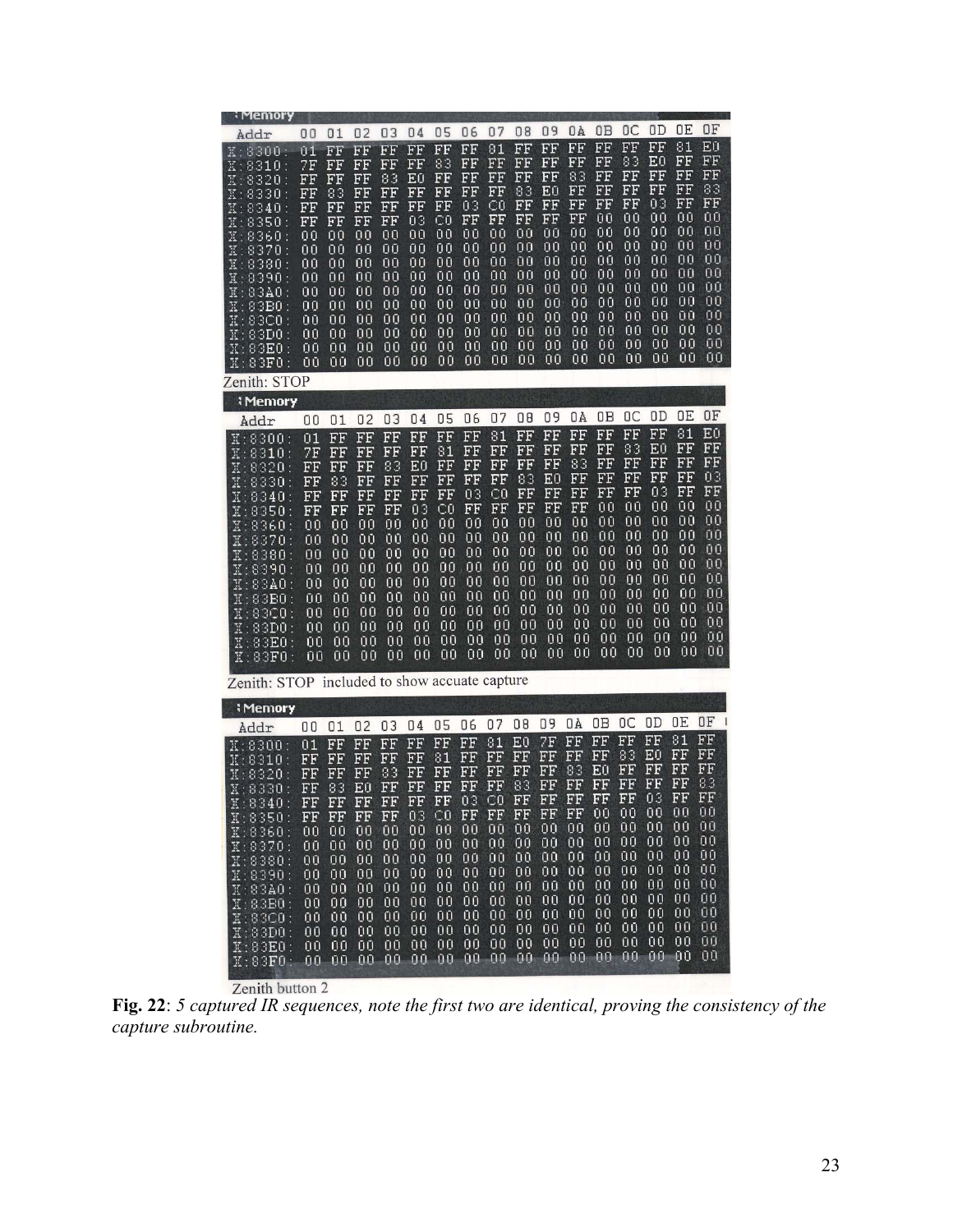# IR subsystem transmit

The transmission subsystem is operational as well. Figure 23 illustrates the original IR sequence seen by system. The reproduced trace is identical to the trace which was taken directly from the IR receiver. The transmitter/modulator create signals which are recognized by the system's IR demodulator, however the IR receivers on devices will not recognized the commands. This problem is probably due to the limitation of the modulator, which may not produce enough IR light intensity.



**Fig. 23**: *The input and output of an IR sequences. Note the two traces are identical*.

# IR Modulator

The modulator is operational. There is some concern due to the fact the 741 OP-AMP can not reach its power supplies and thus decreases the effective range of the IR transmitter. This glitch can be solved with a higher quality OP-AMP such as an MC33074. It was found that a triangle wave works as a carrier. This is an important fact as the VCO will only output a tri-angle wave. Please refer to Figure 13 for the diagram of the modulator circuit.

# IR Receiver

A Vishay TSOP1130 IR receiver is used as the IR receiver and demodulator. There was no design work that was needed in integrating this hardware to the system. In the presence of IR light that has its intensity modulated with a triangle wave this chip gives zero volts on its output pin. In the presence of no modulated light it gives five volts on its output pin.